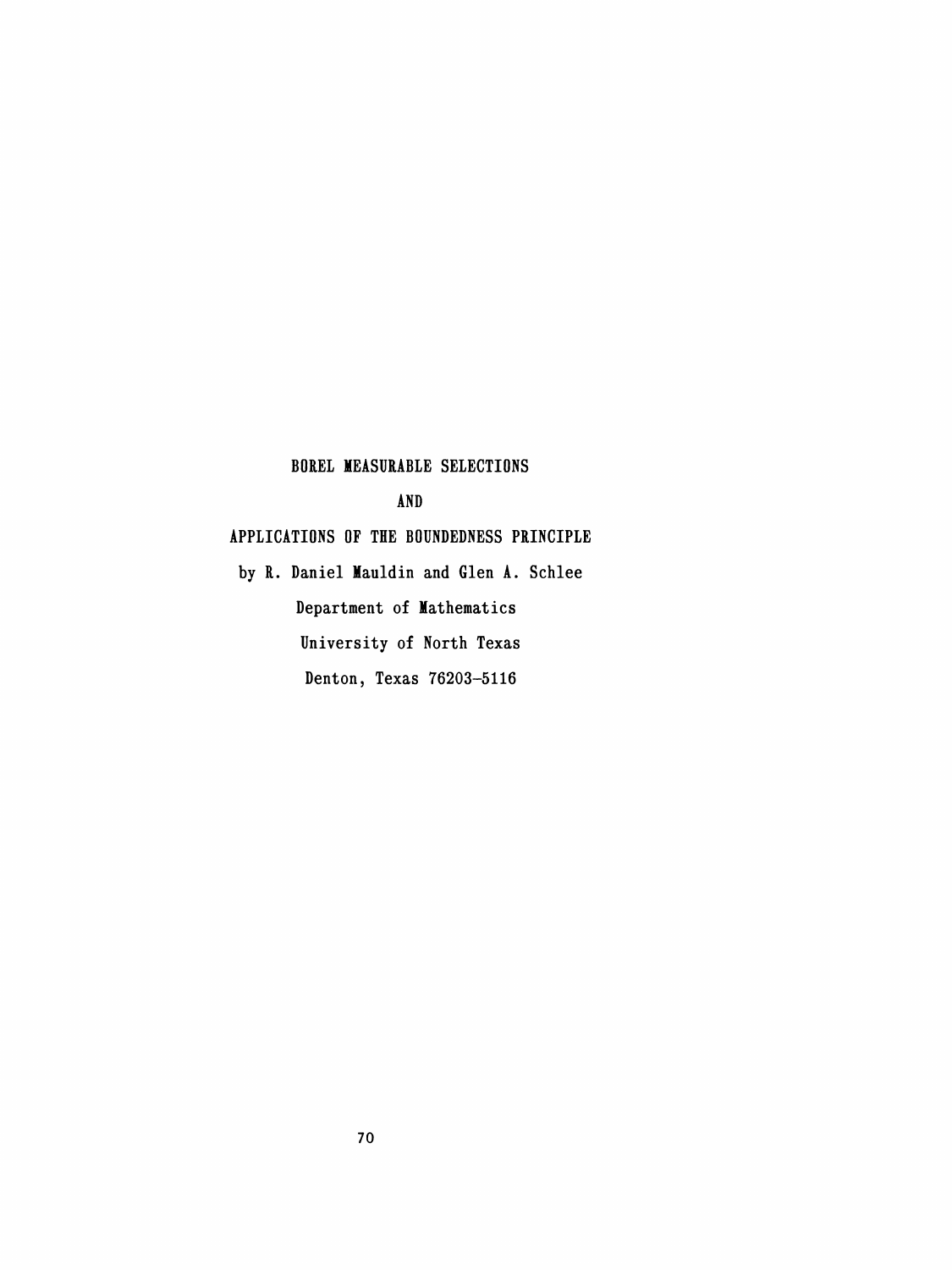### BOREŁ MEASURABLE SELECTIONS

AND

#### APPLICATIONS OF THE BOUNDEDNESS PRINCIPLE

 This paper is mainly an expanded version of the talk given by Hauldin during the real analysis conference at Michigan State University, June 14 -17, 1989. The results of section 6 were presented by Schlee.

 Ve wish to promote some classical and modern techniques in descriptive set theory and by the way present some selection theorems and a group of four unsolved problems.

As a starting point let B  $\subset$  X×Y and assume that each X-fiber of B, B<sub>x</sub> is countable. By the axiom of choice, B can be expressed as the union of countably many graphs. It is a fact that if B is a Borel set (or analytic) set, then B can be expressed as the union of countably many Borel (analytic) graphs. The descriptive set theoretic techniques exposited here lie at the heart of the proofs of these facts. These techniques and the analysis of sets with countable sections form the first five sections of this paper.

 In section 6, we extend some of the results obtained for sets with countable fibers to sets with compact or  $\sigma$ -compact fibers. We state the definitive result of Saint-Raymond, reprove a crucial part of the argument in terms of the boundedness principle and state some unsolved problems.

In sections 7 and 8, we discuss the possibility of filling up Borel sets with uncountable fibers by disjoint Borel graphs or even disjoint Borel isomorphisms and state more unsolved problems.

 A fundamental tool in descriptive set theory is the first separation principle of Souslin. A less well known, but very useful tool, is Novikov's generalized first separation principle. Novikov's theorem and the modern version of the Lusin-Sierpinski index theorem: the boundedness principle for

71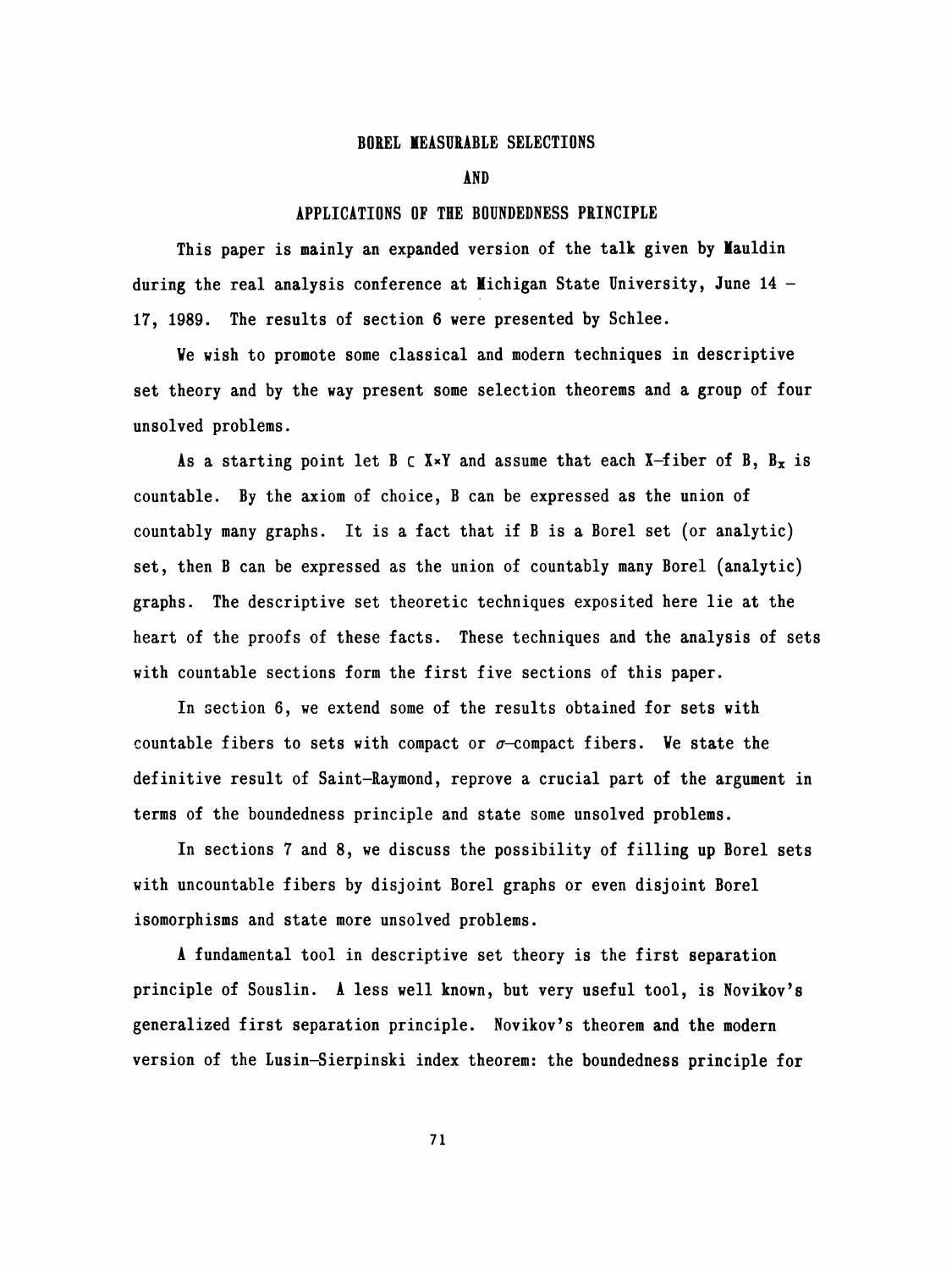monotone coanalytic operators (or, equivalently, analytic derivations) are the basis for several deep results in selection theory. Ve hope to exposit their usefulness here. Ve also want to report on a recent result of Saint-Raymond and Debs concerning 1-1 selections that is quite intriguing. Ve refer to the reader the general survey of Vagner [23, 24] and the article of Levi [11] for a listing of results in the field.

1. The setting and separation principles. Let X and Y be Polish spaces (separable topological spaces with a compatible complete metric). Let  $\rho$  be a metric for XxY. In addition, let  $\mathscr{B}(X\times Y)$  and  $\mathscr{A}(X\times Y)$  denote the collection of Borel and analytic sets of  $X\times Y$  respectively, let  $\mathcal G$  denote the collection of all Borel graphs in X\*Y, and let  $\mathscr{G}_{\sigma}$  denote the collection of all countable unions of elements in  $\mathscr{G}$ . Given E c X×Y and  $x \in X$ , we denote by E<sub>x</sub> the set {  $y$  |  $(x,y) \in E$  }. Let  $\mathscr G$  denote the collection { Ke  $(X \times Y)$  |  $\forall x$  K<sub>x</sub> is compact }, and let  $\mathscr{C}_{\sigma}$  denote the collection of all countable unions of elements in  $\mathscr G$ . Also, by  $\mathscr K(X)$ , we denote the space of compact subsets of X given the exponential topology.

First Separation Principle. (Souslin, 1917 [22]) Let A and E be disjoint analytic subsets of a Polish space X. Then there are disjoint Borel sets B and D such that A c B and E c D.

 For Novikov's generalized first separation theorem two different types of proofs have been given: one, in the original style of Novikov [10, p. 510] and the other by Saint-Raymond [20] .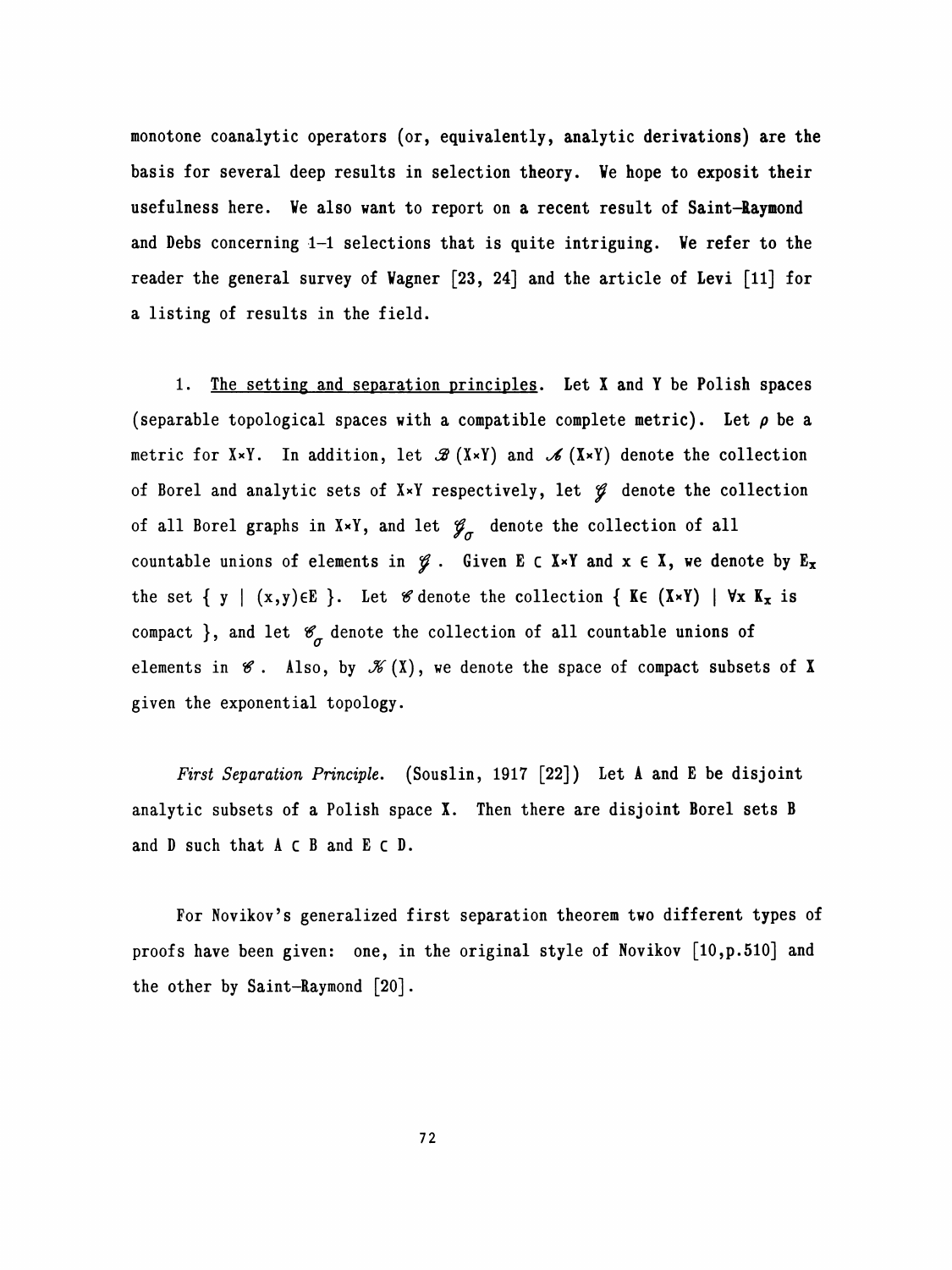Novikov's Generalized First Separation Principle. (Novikov, 1934 [18]) If OD  $\sum_{n=1}^{\infty}$  is a sequence of analytic subsets of a Polish space X with 1 then there is a sequence  ${B_n}_{n=1}^{\infty}$  of Borel subsets of X such that  $B_n \supset A_n$  and  $\int_{n=1}^{\infty} B_{n} = \emptyset$ .

 2. Sets with countable sections and preliminary results. Our first two theorems apply the separation principles to sets with countable sections consisting of no more than one point or else isolated points.

Theorem 1. Let A be an analytic graph in  $X \times Y$ . Then A c G  $\in \mathcal{G}$ . In other words, every function  $\varphi$  from E c X into Y with  $\varphi$  (= Gr  $\varphi$ ) an analytic rv subset of  $\mathbf{x}$  and  $\mathbf{y}$  be extended to a borei measurable map  $\varphi$  from D E into Y.

Proof. Let  $E = \text{proj}_{\mathbf{Y}}(\Lambda)$  and  $\varphi: E \to Y$  with Gr  $\varphi = \Lambda$  (of course, E is an analytic subset of X). Note that  $\varphi$  is relatively Borel measurable. If U is open in Y, then

$$
\varphi^{-1}(U) = \pi_{\mathbf{X}}((\mathbf{X} \star \mathbf{U}) \cap \mathbf{A})
$$
  
and 
$$
\varphi^{-1}(\mathbf{Y} \setminus \mathbf{U}) = \pi_{\mathbf{X}}(\mathbf{X} \star (\mathbf{Y} \setminus \mathbf{U}) \cap \mathbf{A}).
$$

The first separation principle implies there is a Borel subset B of Y such that  $\varphi^{-1}(U)$   $\in$  B and B  $\cap$   $\varphi^{-1}(Y\setminus U)$  = 0. Thus,  $\varphi^{-1}(U)$  = B $\cap$ E. Consequently, by an extension theorem of Kuratowski  $[10, p. 434]$ , there is a Borel set  $D \supset E$  and a Borel measurable map  $\hat{\varphi}: \mathbb{D} \to \mathbb{E}$ . Let  $G = Gr \hat{\varphi}$ . Q.E.D.

In order to generalize the first theorem, we use Novikov's generalized first separation principle.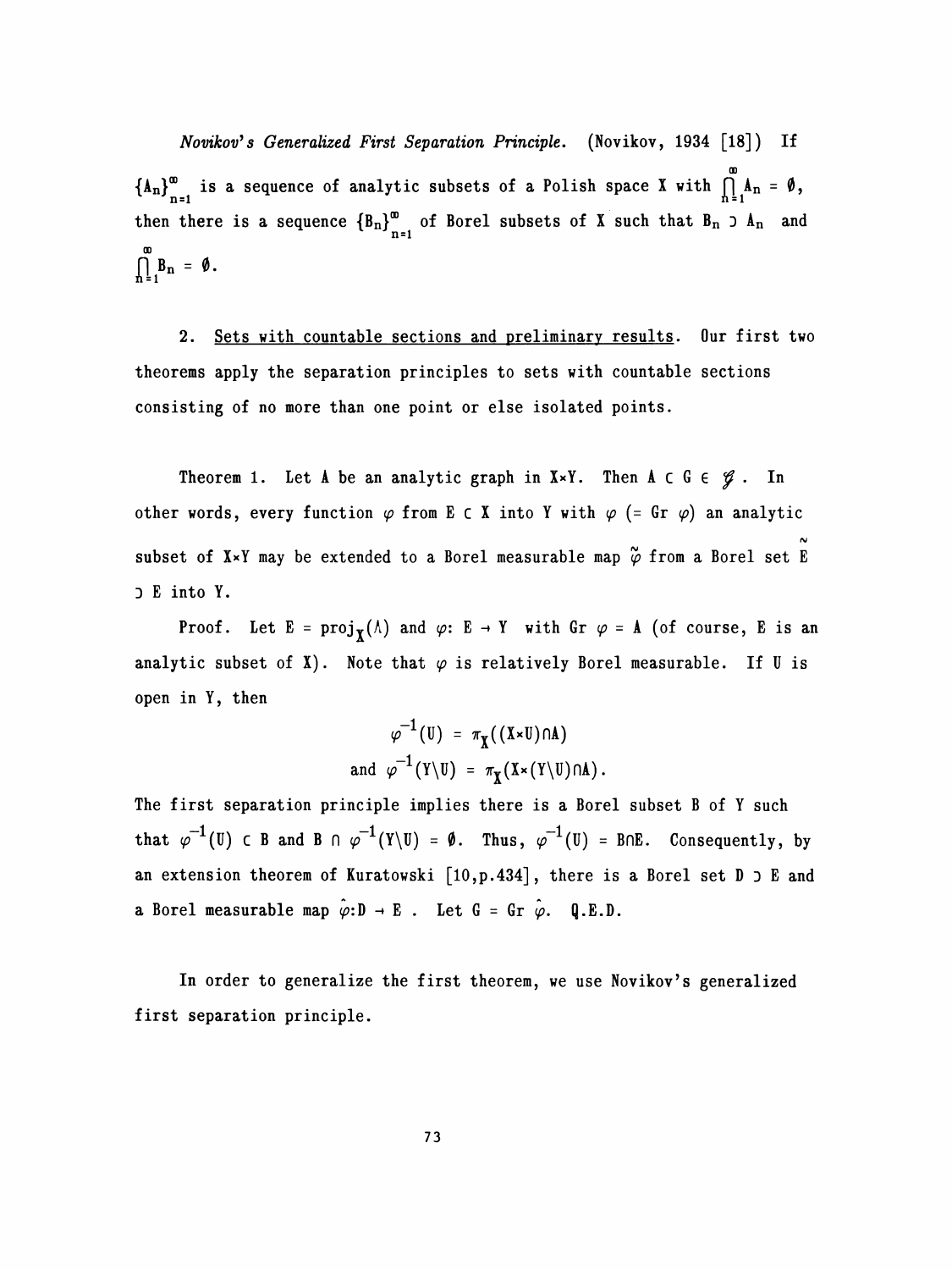Theorem 2. If  $A \in \mathcal{A}(X \times Y)$ ,  $\forall x A_x$  consists of isolated points, then A c G  $\epsilon$   $\mathscr{G}_{\sigma}$ .

Proof. Let  ${V_n}_{n=1}^{\infty}$  be a base for the topology on Y. For each n, let  $T_n = \{ x \mid \text{card}(V_n \cap A_x) \geq 2 \}.$ 

Each  $T_n$  is analytic, since

$$
T_n = \bigcup \left[ \pi_{\chi}(S_n \cap (X \times V_m)) \cap \pi_{\chi}(S_n \cap (X \times V_p)) \right]
$$

where  $S_n = (X \times V_n)$   $\cap$  A and where the union is over all pairs  $(m, p)$  such that  $V_m \cap V_p = \emptyset$ . Next, for  $n \geq 1$ , let

$$
Z_n = [(T_n \times Y) \cap A] \cup [(X \times (Y \setminus V_n)) \cap A]
$$

 ao Bach  $u_n$  is clearly analytic and  $\prod_{n=1}^{\infty} u_n - v$ . By Novikov's sep CD principle, there are Borei sets Bn such that  $h = 1$  and  $h = 0$ Bn. For each n, let

$$
A_n = [(X \times Y) \setminus B_n] \cap A.
$$

Note that each  $A_n$  is analytic and for each x, card( $A_{nx}$ )  $\leq$  1. Thus, by Theorem GD  $\frac{1}{2}$ , for each  $\frac{1}{2}$   $\frac{1}{2}$   $\frac{1}{2}$   $\frac{1}{2}$   $\frac{1}{2}$   $\frac{1}{2}$   $\frac{1}{2}$   $\frac{1}{2}$   $\frac{1}{2}$   $\frac{1}{2}$   $\frac{1}{2}$   $\frac{1}{2}$   $\frac{1}{2}$   $\frac{1}{2}$   $\frac{1}{2}$   $\frac{1}{2}$   $\frac{1}{2}$   $\frac{1}{2}$   $\frac{1}{2}$   $\frac{1}{2}$  GD  $\frac{m}{n}$   $\frac{1}{q}$   $\frac{m}{q}$ 

 3. Operators and the boundedness principle. In order to continue a deeper analysis of sets with countable sections we need a powerful tool. Ve use the boundedness principle for analytic derivations or monotone coanalytic operators. Let us define what this means and recall the boundedness principle. The theory of these operators as presented here is fully developed in  $[4]$ . A treatment of analytic derivations is given in  $[6]$ .

By an operator on X, we mean a map from the power set  $\mathcal{P}(X)$  to  $\mathcal{P}(X)$ . An operator  $\Gamma$  is said to be monotone if for any  $K \subset M \subset X$ ,  $\Gamma(K) \subset \Gamma(M)$ . The dual operator  $D$  of an operator  $\Gamma$  on X is defined by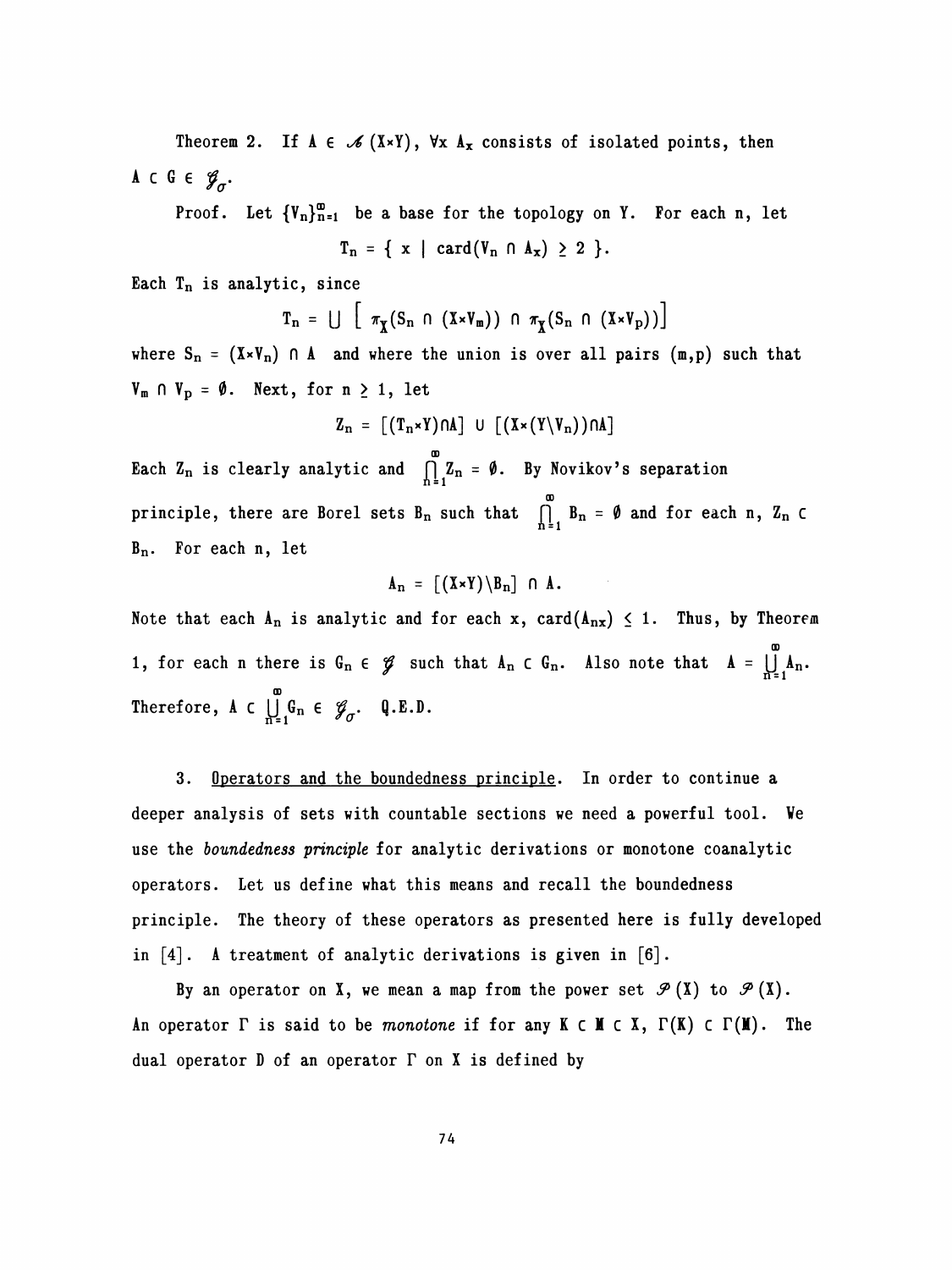$D(A) = X\Gamma(X\backslash A).$ 

Let  $A \subset X$  and let  $\Gamma$  be an operator on  $X$ . We define

$$
\Gamma^{0}(\Lambda) = \Lambda,
$$
  
\n
$$
\Gamma^{\alpha+1}(\Lambda) = \Gamma(\Gamma^{\alpha}(\Lambda)) \text{ for all ordinals } \alpha,
$$
  
\n
$$
\Gamma^{\lambda}(\Lambda) = \bigcup_{\alpha < \lambda} \Gamma^{\alpha}(\Lambda) \text{ for limit ordinals } \lambda.
$$

The set  $C(\Gamma; A) = \bigcup_{\alpha} \Gamma^{\alpha}(A)$  where the union is over the set of all ordinals is called the closure of  $\Gamma$  on  $\Lambda$ . For some ordinal  $\alpha < \text{card}(\Lambda)^+$ ,  $\Gamma^{\alpha+1}(\Lambda) =$  $\Gamma^{\alpha}(A) = \text{Cl}(\Gamma; A)$ , and we denote the least such ordinal by  $|\Gamma; A|$ . Also, we let  $|\Gamma| = |\Gamma; \emptyset|$ , and we let  $Cl(\Gamma) = Cl(\Gamma; \emptyset)$ .

An operator  $\Delta$  over a Polish space X is said to be Borel (or  $\Delta_1^1$ ) if it is defined in one of the following ways:

- (a)  $\Delta(K) = B$ , where B is a fixed Borel subset of X;
- (b)  $\Delta(K) = f^{-1}(K)$ , where f is a fixed Borel map from X to X;
- (c)  $\Delta(K) = X \backslash K;$

(d)  $\Delta(K) = \Delta_1(\Delta_2(K))$ , where  $\Delta_1$  and  $\Delta_2$  are previously defined Borel operators;

 CD (e)  $\Delta(\mathbf{A}) = \prod_{n=1}^{\infty} \Delta_n(\mathbf{A})$ , where the  $\Delta_n$  are previously operators.

An operator  $\Gamma$  over a Polish space X is analytic or  $\Sigma_1^1$  (respectively coanalytic or  $\Pi_1^1$ ) if there is a Polish space Y and a Borel operator  $\Delta$  over X\*Y such that for all x and K:

> $x \in \Gamma(K)$  iff  $(\exists y) (x,y) \in \Delta(K \times Y)$ , (respectively)  $(\forall y)$   $(x,y) \in \Delta(K*Y)$ .

Note that T is an analytic operator if and only if its dual is coanalytic.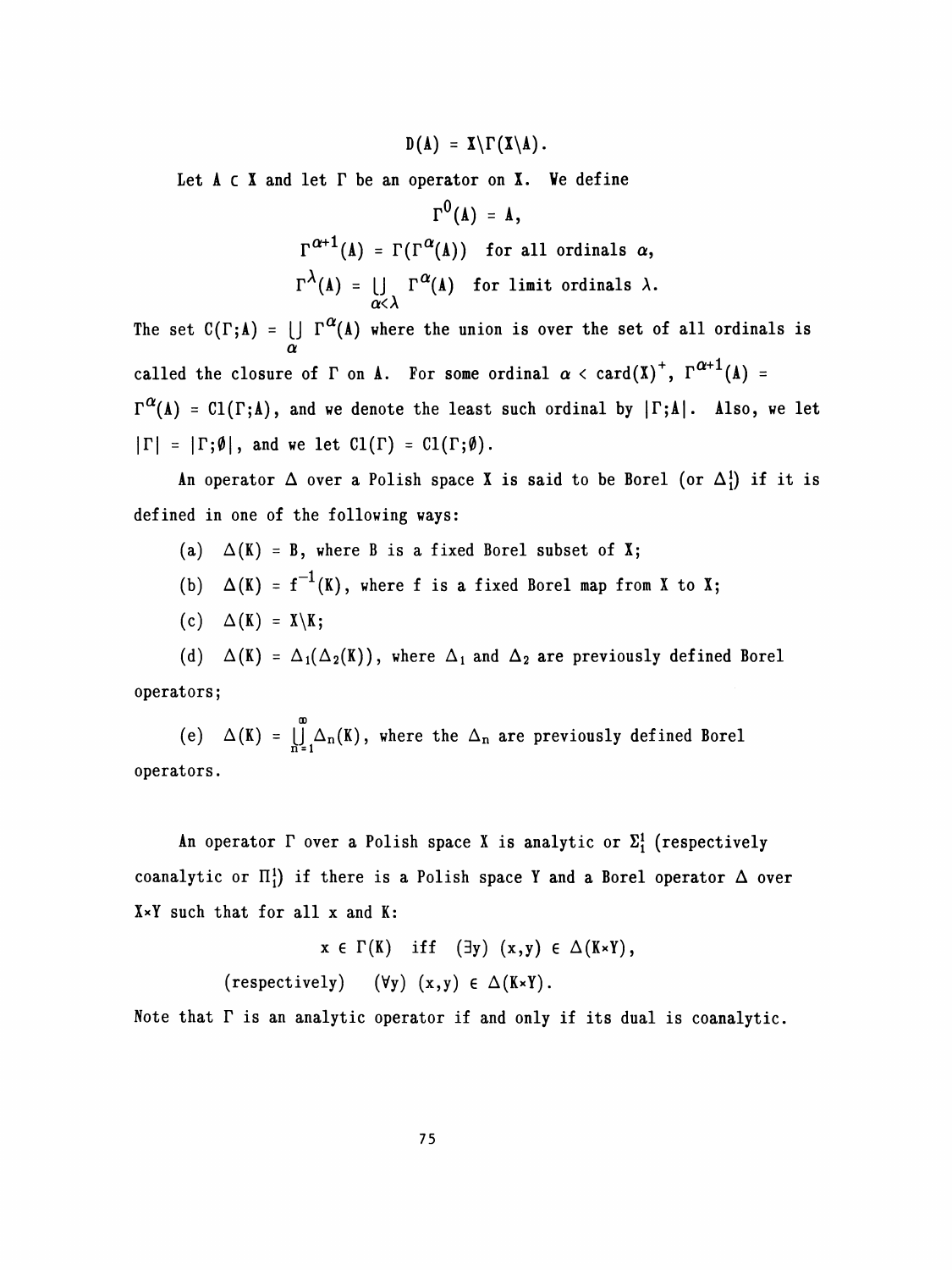Boundedness Principle for Monotone  $\Pi_1^1$  Operators. (Cenzer and Mauldin, 1980  $\lceil 4 \rceil$ ) If  $\Gamma$  is a coanalytic monotone operator with closure C, on the coanalytic subset P of X, then for any analytic subset  $A$  of X with  $A \subset C$ , there is some countable ordinal  $\alpha$  such that  $\Lambda \subset \Gamma^{\alpha}(P)$ .

 By an analytic derivation, we mean an operator whose dual operator is monotone and coanalytic. If D is an analytic derivation, the set  $\bigcap_{\alpha} D^{\alpha}(A)$  is  $\alpha<\omega_1$  called the kernel of D on A. The boundedness priniple for analytic derivations given below follows from the boundedness principle for monotone  $\Pi_1^1$  operators.

Boundedness Principle for Analytic Derivations. If D is an analytic derivation on the analytic set A with kernel K, then for any coanalytic subset C of X with K c C there is some countable ordinal  $\beta$  such that  $D^{\beta}(A)$  c C. In particular, if D is an analytic derivation on X with  $\bigcap D^{\alpha}(X) = \emptyset$ , then there  $\alpha$ exists a countable ordinal  $\beta$  such that  $D^{\beta}(X) = \emptyset$ .

 4. Sample applications of the boundedness principle. The following theorem was stated by Lusin. A proof is given in [15]. However, this theorem follows almost immediately from the boundedness principle.

Theorem 3. Let  $A \in \mathcal{A}(X \times Y)$  and suppose that for every x,  $A_x$  is scattered. Then there exists some  $\alpha < \omega_1$  such that for each x,  $A_x^{\alpha} = \emptyset$ .

Proof. Define  $\Gamma$ :  $\mathcal{P}(X\times Y) \rightarrow \mathcal{P}(X\times Y)$  by

$$
\Gamma(E) = \bigcup \{x\} \times E_x
$$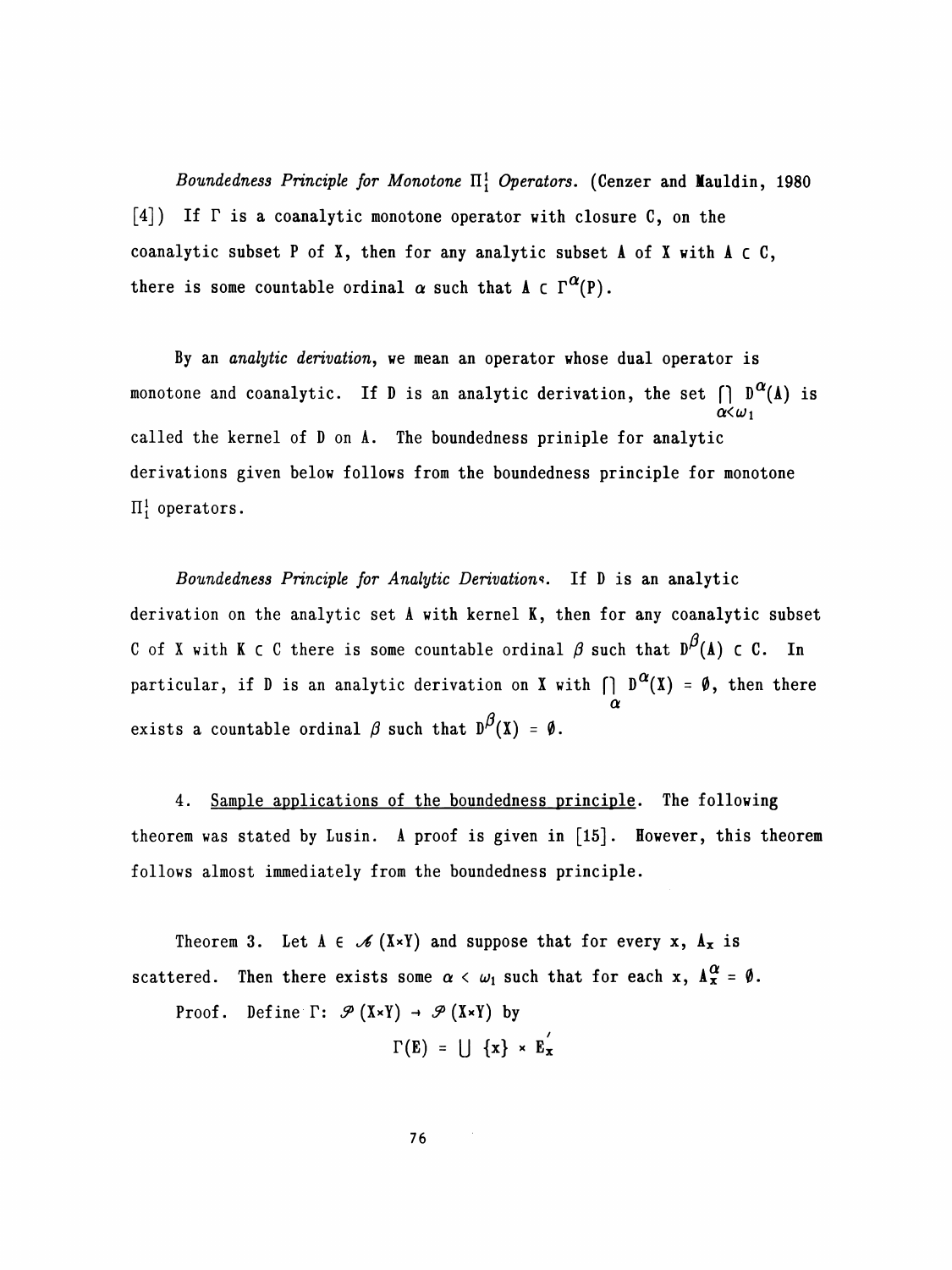where  $\mathbf{E}_{\mathbf{x}}^{'}$  is the  $\alpha$ th Cantor-Bendixon derived set of  $\mathbf{E}_{\mathbf{x}}$ . Then  $\Gamma$  is an analytic derivation [4, p. 61], and  $\bigcap \Gamma^{\alpha}(\Lambda) = \emptyset$ . By the boundedness principle, there  $\alpha<\omega_1$ is  $\alpha < \omega_1$  such that  $\Gamma^{\alpha}(A) = \emptyset$ . Therefore,  $A_x^{\alpha} = \emptyset$  for each x. Q.E.D.

Theorem 4. Let A be an analytic subset of  $\mathcal{K}(X)$  and assume each set in A is countable. Then there exists some  $\alpha < \omega_1$  such that if K  $\epsilon$  A, then K<sup> $\alpha$ </sup>  $\emptyset$  .

Proof. Let F be a Borel measurable map of  $J = M^m$ 

$$
B = \{(x,y): y \in F(x)\}.
$$

Then  $B \in \mathcal{B}(X \times Y)$ . Applying theorem 3 to B noting the fibers of B are the elements of A, the theorem follows. Q.E.D.

Let us give another example of the use of the boundedness principle.

 Theorem 5. (Bourgain [2]) Let X be a Banach space. Suppose that for each  $\alpha < \omega_1$ ,  $C(\alpha)$  can be isomorphically embedded into X, i.e.,  $C(\alpha) \hookrightarrow X \forall \alpha <$  $\omega_1$ . Then  $C([0,1]) \hookrightarrow X$ .

Proof. By  $C(\alpha)$  we mean the Banach space of all continuous functions on the ordinal space  $\{\beta \mid \beta \leq \alpha\}$  with the order topology. To show that  $C([0,1]) \hookrightarrow X$ , it suffices to show that  $C(K) \hookrightarrow X$  where K is some closed uncountable subset of  $[0,1]$ . It is well known that for each  $\alpha < \omega_1$ , there is an order preserving homeomorphism of  $\alpha$  onto a subset  $\mathbb{H}_{\alpha}$  of the rationals. This can be proven by transfinite induction.

Thus, we consider

 $A = \{ K \in \mathcal{K}([0,1]) \mid C(K) \hookrightarrow X \}.$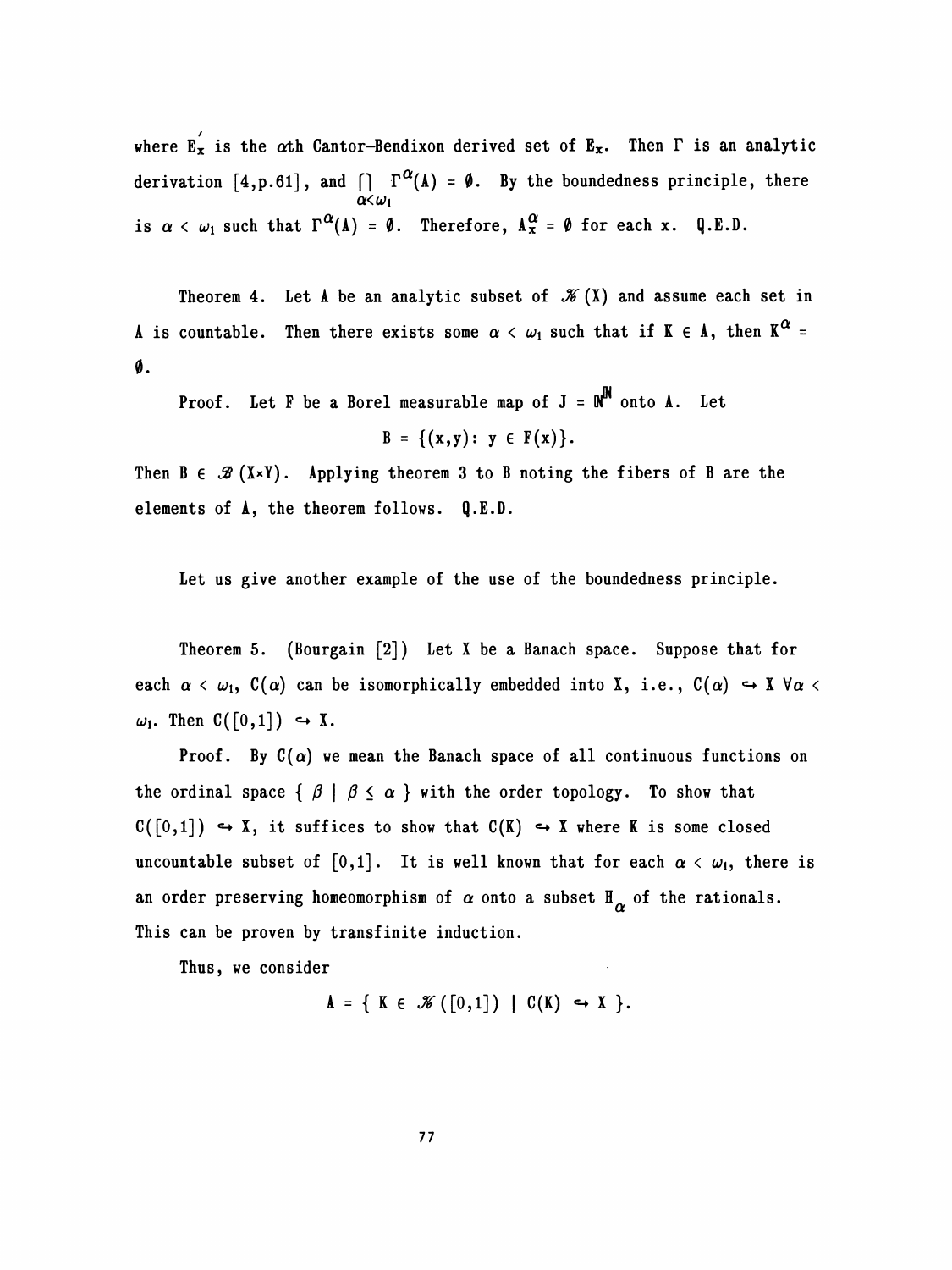Ve claim that A is analytic. Before demonstrating this let us make a few observations.  $C(K) \hookrightarrow X$  if and only if there exists a continuous one-to-one linear map  $F: C(K) \rightarrow X$  whose inverse is also continuous.. Also, a continuous map is determined by its values on a dense subset. In particular, a continuous map  $F$  on  $C(K)$  is determined by its values on the set of all polynomials with rational coefficients on K. Our map F is linear if it respects addition and rational scalar multiplication on a dense subset D of C(K) which is closed under addition and multiplication by rational scalars. Finally, F has continuous inverse provided there is  $b > 0$  such that  $b \cdot ||x|| \le$  $||F(x)||$  for all  $x \in D$ . Let  ${f_n}_{n=1}^{\infty}$  and  ${r_n}_{n=1}^{\infty}$  be enumerations of all polynomials with rational coefficients and all rational numbers respectively.  $\|F(x)\|$  for all  $x \in D$ . Let  $\{f_n\}_{n=1}^{\infty}$  and  $\{r_n\}_{n=1}^{\infty}$  be enumerations of all polynomials with rational coefficients and all rational numbers respectively. polynomials with rational coefficients and all rational numbers respectively.<br>We have that  $C(K) \hookrightarrow X$  if and only if there exists  $F: C(K) \to X$  such that at  $C(K) \hookrightarrow X$  if and only if there exists  $F: C(K) \to X$  such that<br>
(1)  $\forall n,m \ F(f_n|_K + f_m|_K) = F(f_n|_K) + F(f_m|_K)$ <br>
(2)  $\forall n,n \ F(r,f_n)$   $n \ F(f_n)$ 

- (1)  $\forall n,m \quad F(f_n|_K + f_m|_K) = F(f_n|_K) + F(f_m|_K)$ <br>
(2)  $\forall n,m \quad F(r_n \cdot f_m|_K) = r_n \cdot F(f_m|_K)$ <br>
(2)  $\exists a \in A > 0$ ,  $\forall n \in \mathbb{N}^k + \mathbb{N} \leq F(f + 1) \leq A \leq F(1)$
- 
- (2)  $\forall n,m \quad F(r_n \cdot f_m|_{\mathbf{K}}) = r_n \cdot F(f_m|_{\mathbf{K}})$ <br>
(3)  $\exists \alpha, \beta > 0 \quad \forall n \quad \alpha \cdot ||f_n|_{\mathbf{K}} || \leq ||F(f_n|_{\mathbf{K}})|| \leq \beta \cdot ||f_n|_{\mathbf{K}} ||.$ <br>
to verify that A is analytic, for each n m n  $\in \mathbb{N}$  let

Therefore, to verify that  $A$  is analytic, for each  $n,m,p \in \mathbb{N}$ , let

$$
B_{n,m,p} = \{ (\mathbf{M}, \{x_n\}) \in \mathcal{K} ([0,1]) \times \mathbf{X}^{\mathbf{M}} \mid f_n|_{\mathbf{M}} + f_m|_{\mathbf{M}} = f_p|_{\mathbf{M}} \Rightarrow x_n + x_m = x_p \},
$$
  
\n
$$
C_{n,m,p} = \{ ((\mathbf{M}, \{x_n\}) \in \mathcal{K} ([0,1]) \times \mathbf{X}^{\mathbf{N}} \mid r_n \cdot f_m|_{\mathbf{M}} = f_p|_{\mathbf{M}} \Rightarrow r_n \cdot x_m = x_p \}, \text{ and}
$$
  
\n
$$
D_{n,m,p} = \{ (\mathbf{M}, \{x_n\}) \in \mathcal{K} ([0,1]) \times \mathbf{X}^{\mathbf{N}} \mid r_n, r_m > 0 \text{ and}
$$
  
\n
$$
r_n \cdot ||f_p|_{\mathbf{M}} || \le ||x_p|| \le r_m \cdot ||f_p|_{\mathbf{M}} || \}.
$$

Let us note that each of the above sets are Borel. We have now that

 $A = \pi_1\left(\left(\bigcap_{n,m,p} B_n,\right| p \right) \cap \left(\bigcap_{n,m,p} C_n,\right| p \cap \left(\bigcup_{n,m,p} \left(\bigcap_{n,m,p}\right| p \right)\right).$ Therefore A is analytic.

The set  $H = \{ M \in \mathcal{K}([0,1]) \mid M \text{ is uncountable } \}$  is analytic [8]. Now if  $A \subset \mathbb{H}^C$ , then, according to theorem 4, there is some countable ordinal  $\beta$ such that for every MEA, the derived set order of M is less than  $\beta$ . However,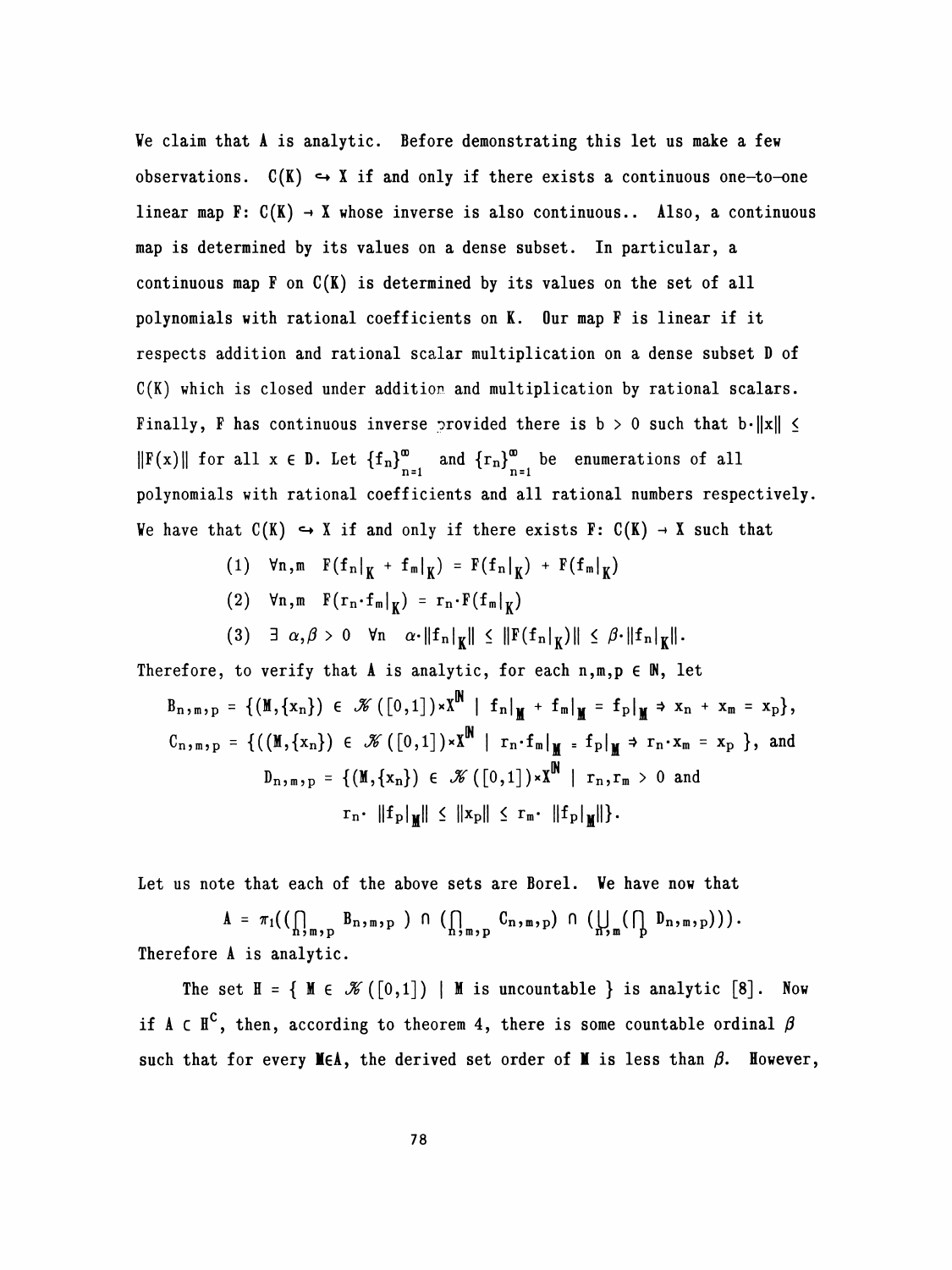the derived set order of the ordinal  $\omega^{\beta}$  + 1 is  $\beta$ +1 [21]. Thus, the derived set order of  $\mathbb{H}_{\alpha}$  is  $\beta+1$ . By assumption,  $\mathbb{H}_{\alpha} \in \Lambda$ . Therfore, we have a contradiction. Consequently, A must contain an uncountable element. Q.E.D.

 5. Sets with countable sections revisited. Ve continue our analysis of sets with countable sections.

Theorem 6. (Novikov [17] and Lusin [12]) Let B  $\in \mathcal{B}(X\times Y)$  such that  $\forall x$  $|B_x| \leq \omega$ . Then  $B \in \mathscr{G}_{\sigma}$ .

Proof. Since B is Borel, there is a continuous bijection  $\varphi: \mathbb{H} \stackrel{1-1}{\rightarrow} B$ where H is a closed subset of  $J = \mathbb{N}^{\mathbb{N}}$ . Let  $\mathbb{M} = \{ (x,t) | \pi_{\mathbb{X}}(\varphi(t)) = x \}$ . Note that M is a closed subset of XxJ. Define  $\bar{\bullet}$ : M  $\overset{1-1}{\rightarrow}$  B by  $\bar{\bullet}(x,t) = \varphi(t)$ . Then  $\bar{\bullet}$  is continuous and  $\bar{\bullet}$  maps the fibers of M onto the fibers of M onto the fibers of B. Hence, it suffices to show that  $M \in (\mathcal{J} (X\times J))_{\sigma}$ , since  $\Phi$  maps Borel graphs to Borel graphs.

Define D:  $\mathcal{P}(X \times J) \rightarrow \mathcal{P}(X \times J)$  by

/

$$
D(E) = \bigcup_{x \in X} \{x\} \times E_x',
$$

where  $E_X$  is the Cantor-Bendixon derived set of  $E_X$ closed for each x. Thus, for each x there is some  $\alpha_x < \omega_1$  such that the  $\alpha_x$ th derived set of  $M_x$  is empty. Consequently,  $D^{\omega_1}(M) = \emptyset$ . Furthermore, since D is an analytic derivation, there is some  $\alpha < \omega_1$  such that  $D^{\alpha}(M) = \emptyset$ . Also, if E  $\in \mathscr{A}(X\times J)$ , then D(E) is analytic. Thus, the sets  $D^{\mathcal{T}}(M)$ ,  $\tau \leq \alpha$ , are analytic. In addition,  $|$  D'(M) = 0. Therefore, applying Novikov's<br> $\tau \leq \alpha$ separation principle, there are Borel sets B',  $\tau \leq \alpha$ , such that  $\bigcap_{\tau \leq \alpha} B' = \emptyset$ and for each  $\tau \leq \alpha$ ,  $D^{\tau}(M) \subset B^{\tau}$ . For each  $\tau < \alpha$ , let  $A_{\tau} = D^{\tau}(M) \setminus B^{\tau+1}$ , and note that each  $A_{\tau}$  is analytic and each  $A_{\tau x}$  consists of isolated points (or is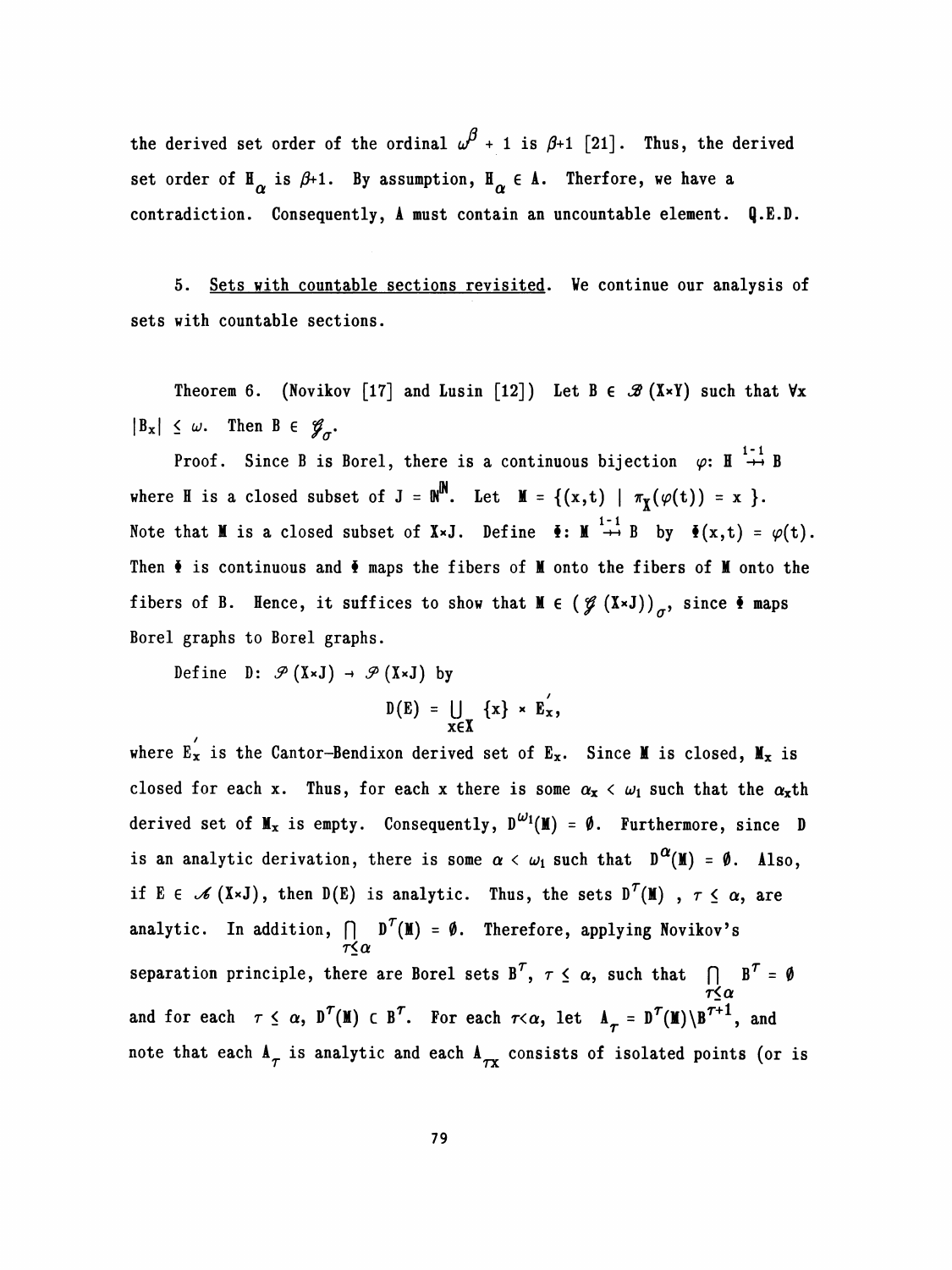empty). By Theorem 2,  $A_{\tau} \in \mathcal{G}_{\tau} \in \mathcal{G}_{\sigma}$ . We claim that  $\mathbf{M} = \bigcup_{\tau \leq \alpha} A_{\tau}$ , from which it follows that  $M \in \mathscr{G}_{\sigma}$ . Clearly,  $A_{\tau} \subset M$  for each  $\tau < \alpha$ . Thus, suppose pel. There is some  $\tau < \alpha$  such that  $p \in D^{\tau}(M) \setminus D^{\tau+1}(M)$ . Hence,  $p \notin B^{\tau+1}$ . Let  $\gamma$  be the smallest ordinal such that  $p \notin B^{\gamma+1}$ . Note that  $\gamma \leq \tau$ . Therefore, p  $\in$  $A_{\gamma}$ , and the claim is verified. Q.E.D.

 The strongest theorem concerning covering analytic sets with countable sections by countably many graphs is the following theorem first given by Lusin in 1930. Ve will express this as a faithful separation theorem which is a refinement of the first separation principle. In general this means if A and E are disjoint analytic sets in  $X \times Y$  and  $\forall x \land x$  has property P then there is a Borel set B,  $A \subset B$ ,  $B \cap E = \emptyset$  and  $\forall x B_x$  has property P.

Theorem 7.  $(\omega$ -Faithful Separation) (Lusin, 1930 [12], Mauldin, 1978 [15], Maitra, 1980 [13]) Let A, E  $\in \mathscr{I} (X\times Y)$  and  $\forall x |A_x| \leq \omega$  and  $A_x \cap E_x = \emptyset$ . Then  $\exists B \in \mathscr{G}_{\sigma}$  such that  $A \subset B$  and  $E \cap B = \emptyset$ .

In case each  $B_x$  is countably infinite, theorem 7 has a particularly nice formulation: B can be expressed as the union of countably many disjoint Borei graphs .

Theorem 8.  $(\omega$ -Parametrization theorem) Let B  $\in \mathcal{B}$  (X×Y) and  $\forall x |B_x| = \omega$ . Then there is a Borel isomorphism  $\check{\bullet}$ :  $X \times \mathbb{N}$   $\overset{1-1}{\rightarrow}$  B such that  $\forall x \check{\bullet}(x, \cdot) : \mathbb{N}$   $\overset{1-1}{\rightarrow} \{x\} \times B_x$ . Theorem 8.  $(\omega$ -Parametrization theorem)<br>Let  $B \in \mathcal{B}(X\times Y)$  and  $\forall x |B_x| = \omega$ . Then there is a Borel isomorphism<br> $\Phi: X\times \mathbb{N} \stackrel{1}{\rightarrow} B$  such that  $\forall x \Phi(x,\cdot): \mathbb{N} \stackrel{1}{\rightarrow} \{x\} \times B_x$ .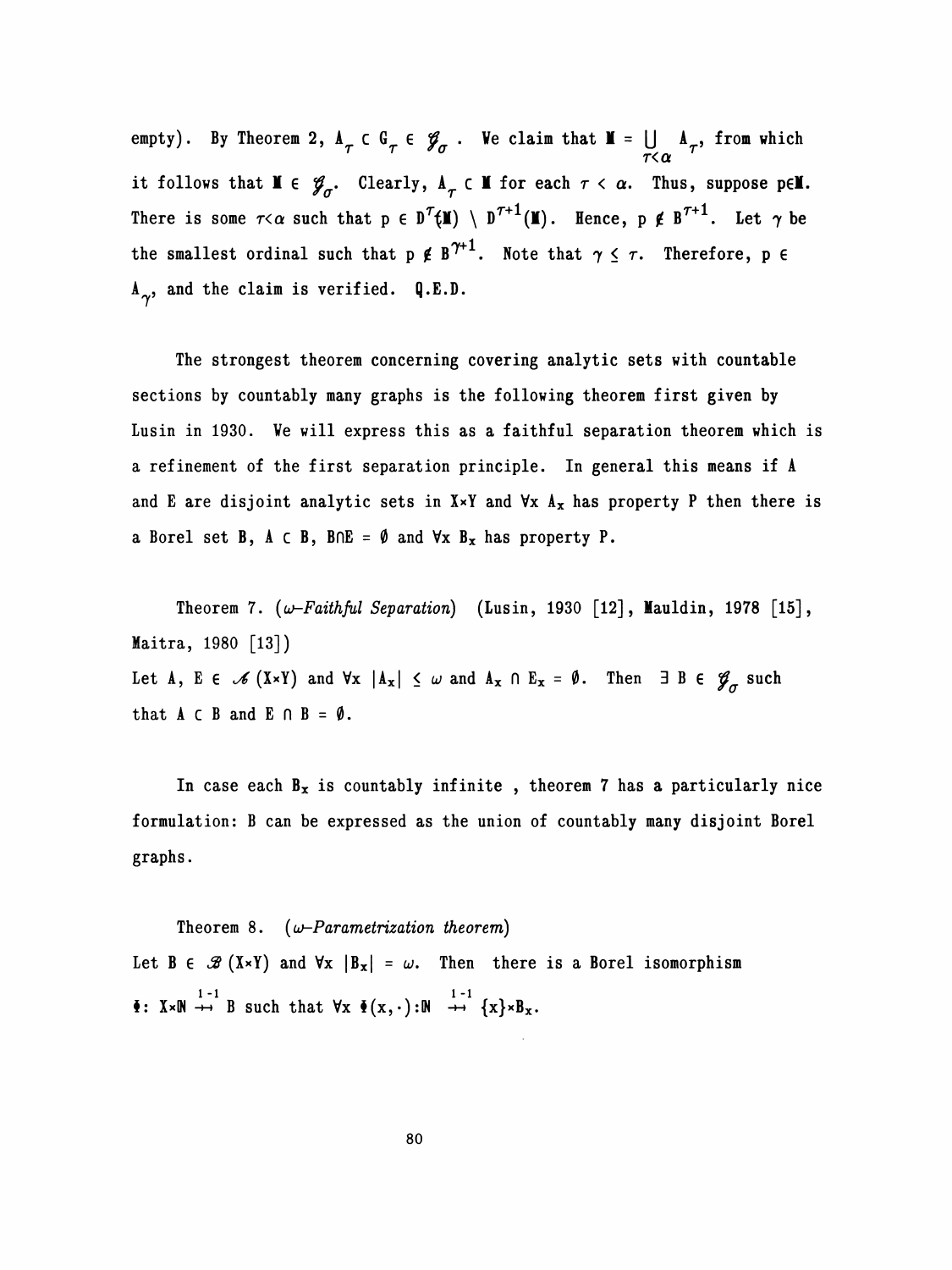Proof. Applying Theorem 4 to the sets B and  $X*Y\Bigr\setminus B$ , we have that  $B \in \mathscr{G}_{\sigma}$ . OD Hence,  $B = \bigcup_{n=1}^{\infty} B_n$  where each  $B_n \in \mathcal{Y}$ . Let  $G_1 = B_1$ , and  $=$   $\iint_{n=1}^{n-1} B_n$  where each  $\iint_{n=1}^{n-1} B_m$ . Then  $B = \iint_{n=1}^{\infty} B_n$ Hence,  $B = \iint_{n=1}^{\infty} B_n$  where each  $B_n \in \mathcal{G}$ . Let  $G_1 = B_1$ , and for  $n > 1$ , let<br>  $G_n = B_n \setminus \iint_{m=1}^{n-1} B_m$ . Then  $B = \iint_{n=1}^{\infty} G_n$ ,  $G_n \cap G_m = \emptyset$  for  $m \neq n$ , and for each n,  $G_n \in \mathcal{G}$ .<br>
Next, using the fact th  $G_n = B_n \left( \prod_{m=1}^{n-1} B_m \right)$ . Then  $B = \prod_{n=1}^{\infty} G_n$ ,  $G_n \cap G_m = \emptyset$  for  $m \neq n$ , and for each  $n$ ,  $G_n \in \mathcal{G}$ .<br>Next, using the fact that each  $B_x$  is countably infinite, define the sequence Next, using the fact that each  $B_x$  is countably infinite, define the sequence<br> ${F_n}_{n=1}^{\infty}$  as follows: for  $x \in X$ , let  $F_{1x} = G_{n_1x}$  where  $n_1$  is the smallest natural<br>number such that  $G_{n_1x} \neq \emptyset$ , and for  $m>1$  ${F_n}_{n=1}^{\infty}$  as follows: for  $x \in X$ , let  $F_{1x} = G_{n_1x}$  where  $n_1$  is the smallest natural<br>number such that  $G_{n_1x} \neq \emptyset$ , and for  $m>1$ , let  $F_{mx} = G_{n_mx}$  where  $n_m$  is the number such that  $G_{n_1x} \neq \emptyset$ , and for  $m>1$ , let  $F_{mx} = G_{n_mx}$  where  $n_m$  is the<br>smallest natural number such that  $n_{m-1} < n_m$  and  $G_{n_mx} \neq \emptyset$ . We have that  $B = \infty$  00  $\mu_{\mathbf{r}}$ ,  $\mathbf{r}_\text{n}$  is a borei graph whose production is  $\mathbf{r}_\text{n}$  is a borei graph whose production is  $\mathbf{r}_\text{n}$ . In fact,

$$
\mathbf{F}_1 = \mathbf{G}_1 \cup \left[ \pi_1^{-1}(X \setminus \pi_1(\mathbf{G}_1)) \cap \mathbf{G}_2 \right] \cup \left[ \pi_1^{-1}(X \setminus \pi_1(\mathbf{G}_1 \cup \mathbf{G}_2)) \cap \mathbf{G}_3 \right] \cup \ldots,
$$

and for  $n > 1$ ,

$$
F_n = [G_n \setminus \bigcup_{k < n} F_k] \cup [\pi_1^{-1}(X \setminus \pi_1(G_n \setminus \bigcup_{k < n} F_k)) \cap (G_{n+1} \setminus \bigcup_{k < n} F_k)] \cup
$$
  

$$
[\pi_1^{-1}(X \setminus \pi_1((G_n \cup G_{n+1}) \setminus \bigcup_{k < n} F_k)) \cap (G_{n+2} \setminus \bigcup_{k < n} F_k)] \cup ...
$$

Now define  $\check{\bullet}$ : X×N - L by  $\check{\bullet}(x,n) = (x,y)$  where  $\{y\} = F_{nx}$ .  $\check{\bullet}$  is OD surjective since  $\prod_{n=1}^{\infty}$  ond  $\frac{F}{n}$  is injective since the  $\frac{F}{n}$ disjoint. Furthermore, for each x, the map  $\Phi(x, \cdot)$ :  $\mathbb{N} \to \mathbb{B}$  is injective and maps  $M$  onto  $\{x\} \times B_x$ . Q.E.D.

Problem 1. Let  $C$  be a coanalytic subset of  $X \times Y$  such that for each x,  $|C_x| \leq \omega_1$ . Can C be written as the union of countably many coanalytic graphs, or  $\Sigma_2^1$  or PCA graphs? What role do the axioms of set theory play here?

## 6. Sets with compact and  $\sigma$ -compact sections, measurable

multi-functions. The theory presented for Borel sets with countable sections has some analogs for Borel sets with  $\sigma$ -compact sections. The deepest result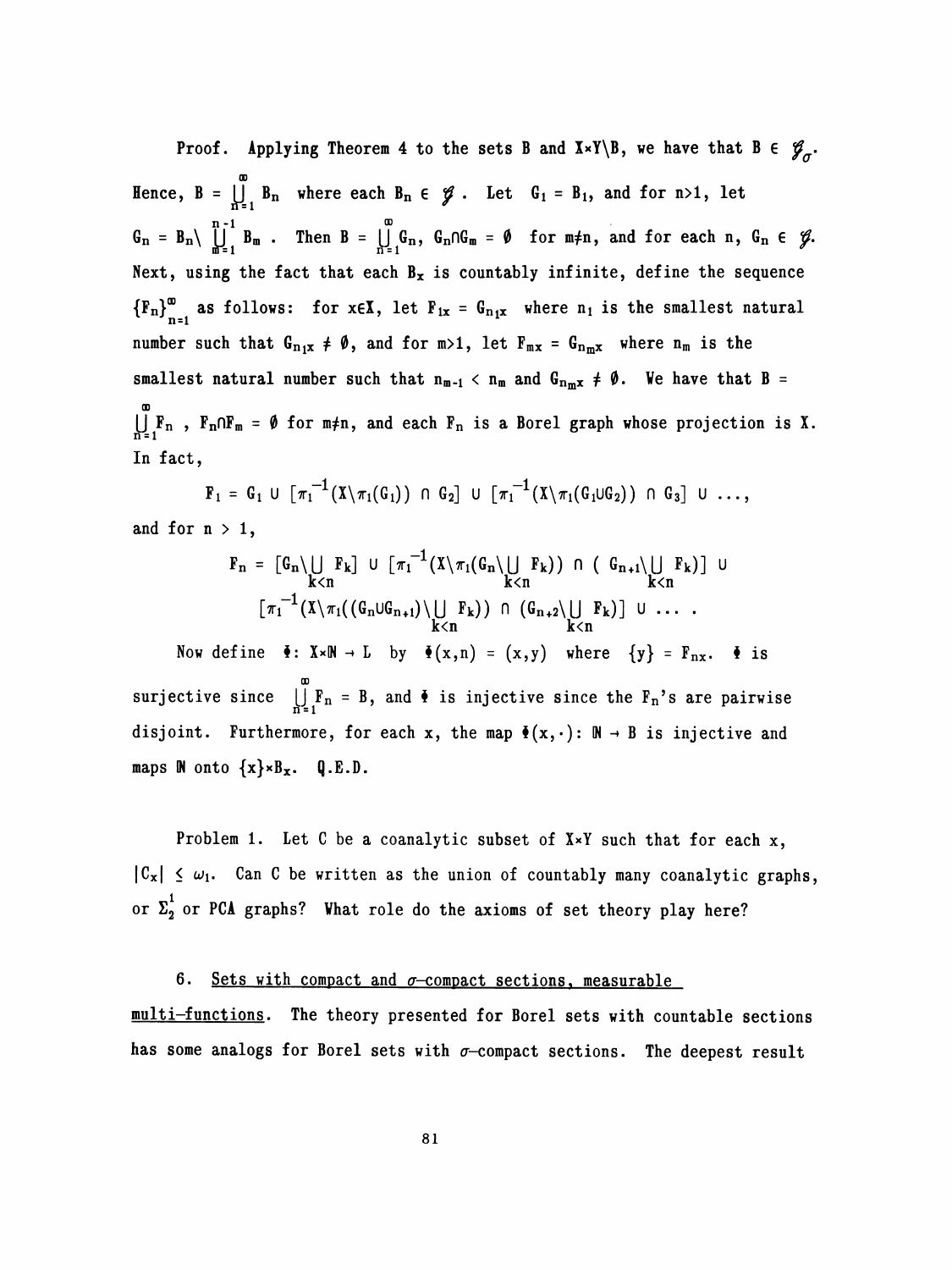in this direction was obtained by Saint-Raymond (theorem 12 below). Since the techniques are delicate, we will only recall some portion of the methods. Ve show that a certain crucial portion of Saint-Raymond's argument can be readily obtained from the boundedness principle. First, let us recall Novikov's deep result. Now, in general,  $\pi_{\text{X}}(\bigcap_{n=1}^{\infty} E_n) \neq \bigcap_{n=1}^{\infty} \pi_{\text{X}}(E_n)$ . However, if each  $E_{nx}$  is  $\begin{matrix}0&&&&&0\&0&&&&&0\&0&&&&&0\end{matrix}$ compact and if for every n,  $E_n \subset E_{n+1}$ ,  $\pi_{\tilde{X}}(\bigcap_{n=1}^{\tilde{E}} E_n) = \bigcap_{n=1}^{\tilde{E}} \pi_{\tilde{X}}(E_n)$ . Novikov exploited this fact to prove the following theorem.

Theorem 9. (compact-faith ful separation theorem) (Novikov, 1939 [19]) Let A, E  $\in \mathscr{I} (X \times Y)$  and assume that  $\forall x$  there is a compact subset  $K_x$  of Y such that  $A_x \subset K_x$  and  $K_x \cap E_x = \emptyset$ . Then  $\exists$  Borel sets  $\{H_n\}$  such that

> kn (1) Vn  $n_n - \bigcup_{i=1} p_{n_i} \times n_{n_i}$   $n_{n_i}$ (2) A  $\subset$  B =  $\cap$  H<sub>n</sub> and E  $\cap$  B =  $\emptyset$ .

Moreover  $\pi_{\overline{X}}(B) = \bigcap \pi_{\overline{X}}(H_n)$  is a Borel set.

Corollary 10. If  $B \in \mathcal{B}(X \times Y)$  such that  $\forall x B_x$  is compact, then  $\pi_X(B)$  is a Borel set.

**Proof.** Take  $A = B$  and  $E = (X \times Y) \setminus B$  in theorem 9.

Let us take a moment here to apply Novikov's theorem to multifunctions. The main fact is that a compact-valued multifunction  $F: X \rightarrow \mathcal{K}(Y)$  is measurable if and only if its "graph" is a Borel set.

Corollary 11. Let  $B \subset X \times Y$  with  $\forall x B_x$  is compact. TFAE (1) B is a Borei set (2) F:X  $\rightarrow \mathcal{K}(Y)$  given by  $F(x) = B_x$  is Borel measurable.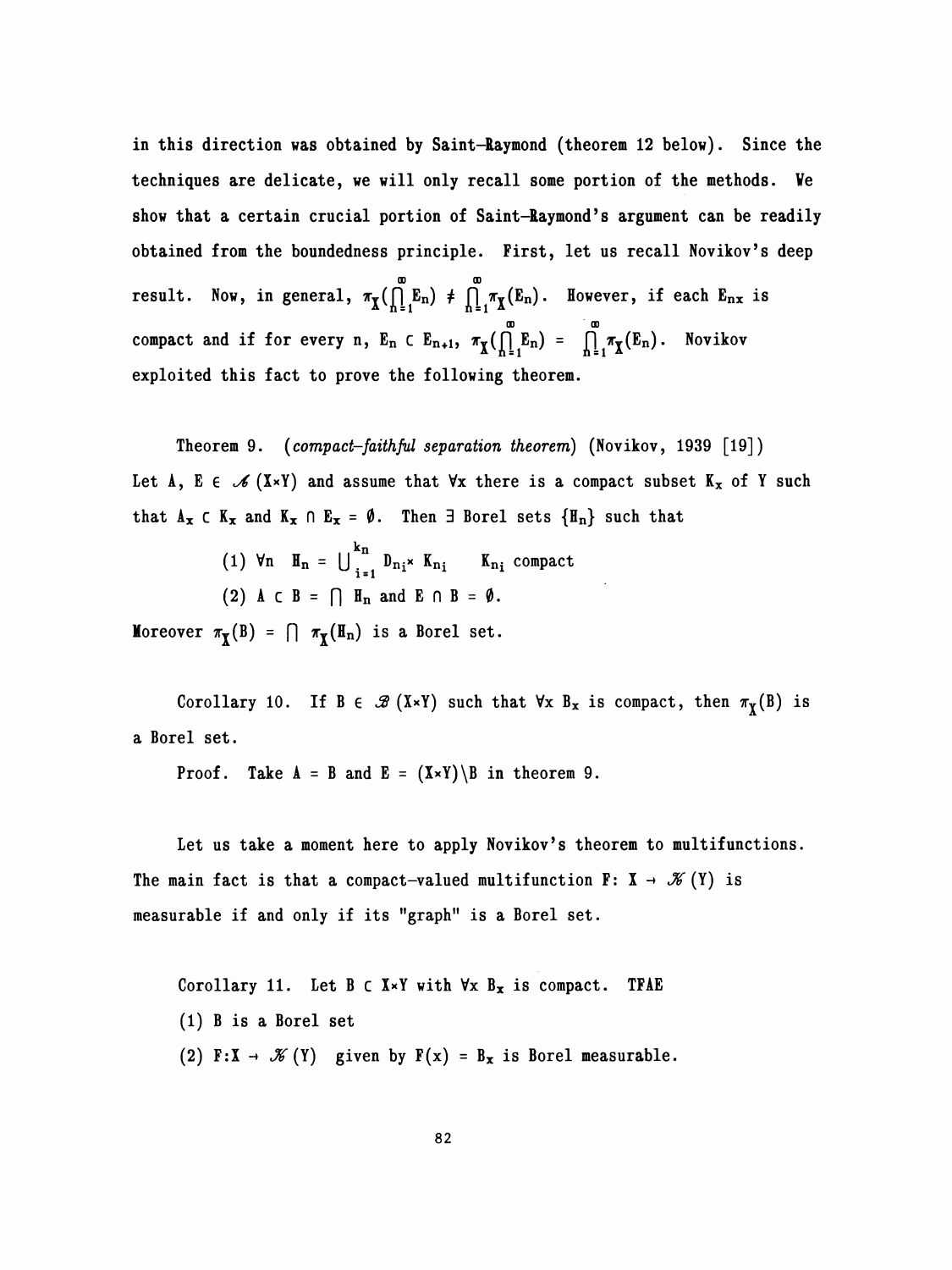Moreover, if B is a Borel set, B has a Borel selector.

Proof. Recall that sets of the form  $C(U) = \{ K \in \mathcal{K}(Y) | K \subset U \}$  and I(U) = { K  $\in \mathcal{K}(Y)$  | K  $\cap$  U  $\neq \emptyset$ } where U is open in Y form a subbase for the topology of  $\mathcal{K}(Y)$ .

 $(1) \rightarrow (2)$ . To show that F is Borel measurable it suffices to show that for each open set U of Y each of  $F^{-1}(I(U))$  and  $F^{-1}(C(U))$  are Borel. Thus, let U be open in Y. Note that  $F^{-1}(I(U)) = \pi_X(X \times U \cap B)$  which is Borel by Corollary 10. Next, observe that  $F^{-1}(C(U)) = X\backslash F^{-1}(I(Y\backslash U)) = X\backslash \pi_X(X\times (Y\backslash U) \cap B)$  which is Borel. Therefore, F is Borel measurable.

 $(2) \rightarrow (1)$ . Since  $F : X \rightarrow \mathcal{K}(Y)$  is Borel measurable,  $Gr(F) = \{ (x,y) | y \in B_x \} = B$  is Borel. Q.E.D.

Theorem 12. ( $\sigma$ -compact faithful separation theorem) (Saint-Raymond, 1976 [20]) Let A, E  $\in \mathscr{A}(X \times Y)$  and assume that  $\forall x$  there is a  $\sigma$ -compact subset  $K_x$ of Y such that  $A_x \subset K_x$  and  $K_x \cap E_x = \emptyset$ . Then there are Borel sets  $B_n \in \mathscr{C}$ such that  $A \subset B = \bigcup B_n$  and  $B \cap E = \emptyset$ .

Proof of theorem. In demonstrating this, Saint-Raymond [20, p. 392] uses a derivation operator which we define below. Let A and E be two disjoint analytic subsets of  $X\times Y$ . Let  $\varphi$  be a continuous surjection of some Polish space P onto A.

For each subset  $Z$  of  $P$  define  $D(Z)$  to be the set of points  $z$  of  $Z$  such that for each neighborhood V of z,

 $\overline{\varphi(V\cap Z)\cap(\{x\}*Y)}$   $\cap$  E  $\neq$   $\phi$ , where  $x = \pi_X(\varphi(z))$ .

Saint-Raymond then gives the following recursion [20, p.393]

 $Z^{\infty} = P$ ,  $Z^{\infty} = D(Z^{\infty})$ , and  $Z^{\infty} = \iint_{\alpha < \lambda} Z^{\alpha}$  if  $\lambda$  is a limit ordinal. and then proves the following lemma and corollary.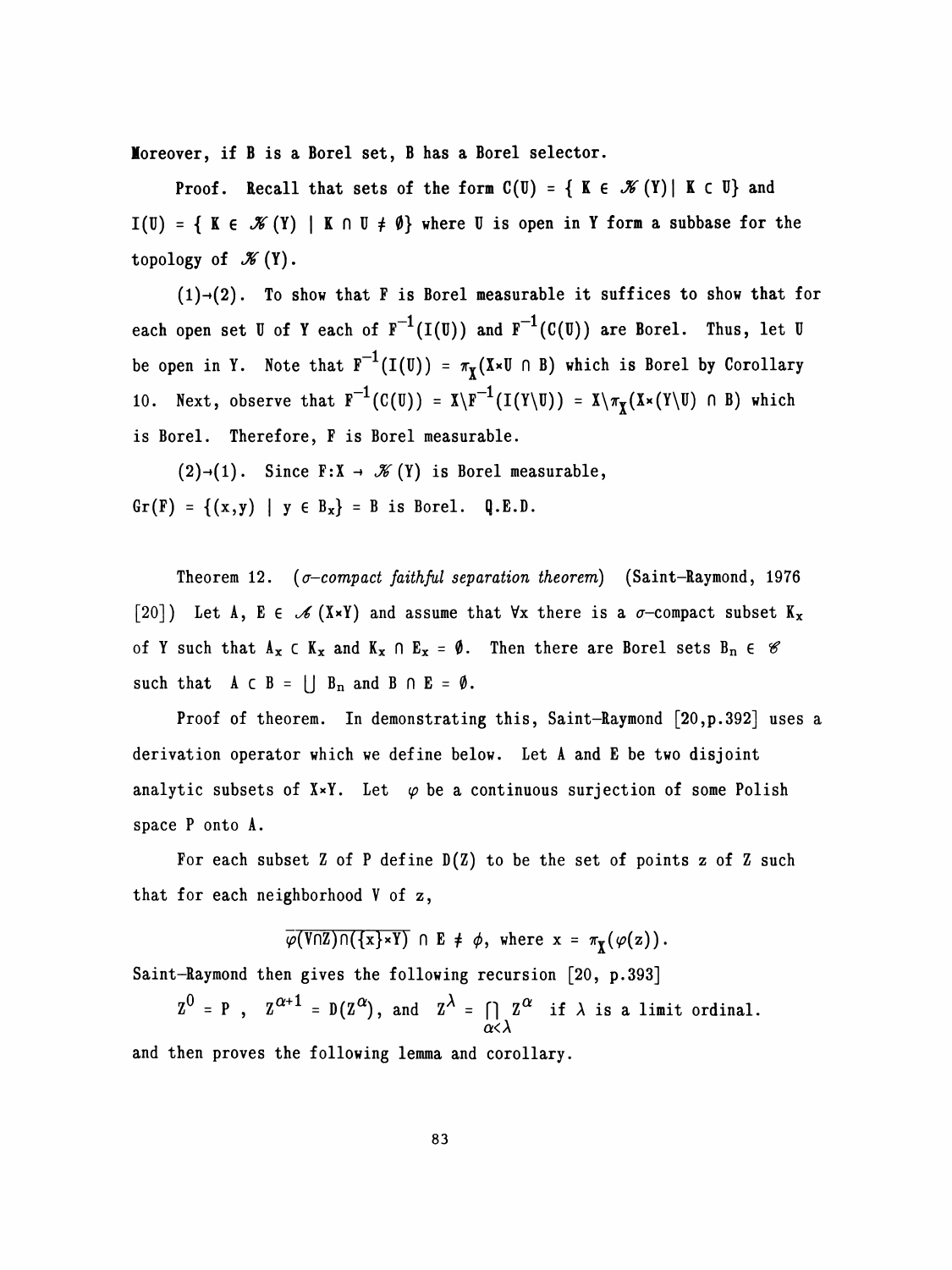Lemma. If B is a Borel subset of P which contains  $\mathbb{Z}^{\alpha}$ , there is  $H \in \mathscr{C}_{\sigma}$  containing  $\varphi(P \setminus B)$  and disjoint from E.

Corollary. If  $\exists \alpha < \omega_1$  such that  $\mathbb{Z}^{\alpha} = \emptyset$ , then there is  $\mathbb{H} \in \mathscr{C}_{\sigma}$  such that  $A \subset H$  and  $H \cap E = \emptyset$ .

 Consequently to prove the above theorem, it suffices to show that for some

 $\alpha < \omega_1$ ,  $Z^{\alpha} = \emptyset$  given that for each xeX, the section  $A_x$  is contained in a  $K_{\sigma}$ . disjoint from E. In order to prove this, Saint-Raymond gives an indirect argument by showing that if the  $\mathbf{Z}^{\boldsymbol{\alpha}}$  are nonempty then there is a compact K contained in a section of AUE and such that no  $K_{\sigma}$  can contain K∩A without meeting KnE. Below we give a different argument which involves the boundedness principle for monotone coanalytic operators and the Baire Category theorem.

 Claim 1. D is an analytic operator. Consequently if Z is analytic, then  $\mathbf{Z}^{\boldsymbol{\alpha}}$  is analytic for  $\boldsymbol{\alpha}$ 

Proof. For each meN, define the operator  $\Lambda_{\mathfrak{m}}\colon \,2^{\mathbf{P}} \to \,2^{\mathbf{P}}$  as follows:  $x \in \Lambda_m(Z)$  IFF  $x \in \pi_1$   $\Big\{(z,(z_n),y)\in\mathbb{Z}\times\mathbb{Z}^{\mathbb{N}}\times\mathbb{E} \Big| \forall n[d(z,z_n)\leq 1/\mathbb{N} \land \pi_1(\varphi(z_n))=\pi_1(\varphi(z))]\land \varphi(z_n)\rightarrow y\Big\},$  where d is a metric for the topology on P. Ve then have

 $z \in D(Z)$  IFF  $\forall m \ z \in \Lambda_m(Z)$ .

Consequently, it suffices to show that each  $\Lambda_m$  is analytic. Let  $\psi$  be a continuous surjection of some Polish space Q onto E. Fix meN. For each keN, set

$$
B_k = \left\{ (z, (z_n), w) \in P \times P^{\mathbb{N}} \times \mathbb{Q} \middle| d(z_k, z) < 1/\mathfrak{m} \right\},
$$
\n
$$
C_k = \left\{ (z, (z_n), w) \in P \times P^{\mathbb{N}} \times \mathbb{Q} \middle| \pi_1(\varphi(z_k)) = \pi_1(\varphi(z)) \right\} \text{ and }
$$
\n
$$
D_k = \left\{ (z, (z_n), w) \in P \times P^{\mathbb{N}} \times \mathbb{Q} \middle| \rho(\varphi(z_k), \psi(w)) < 1/k \right\}.
$$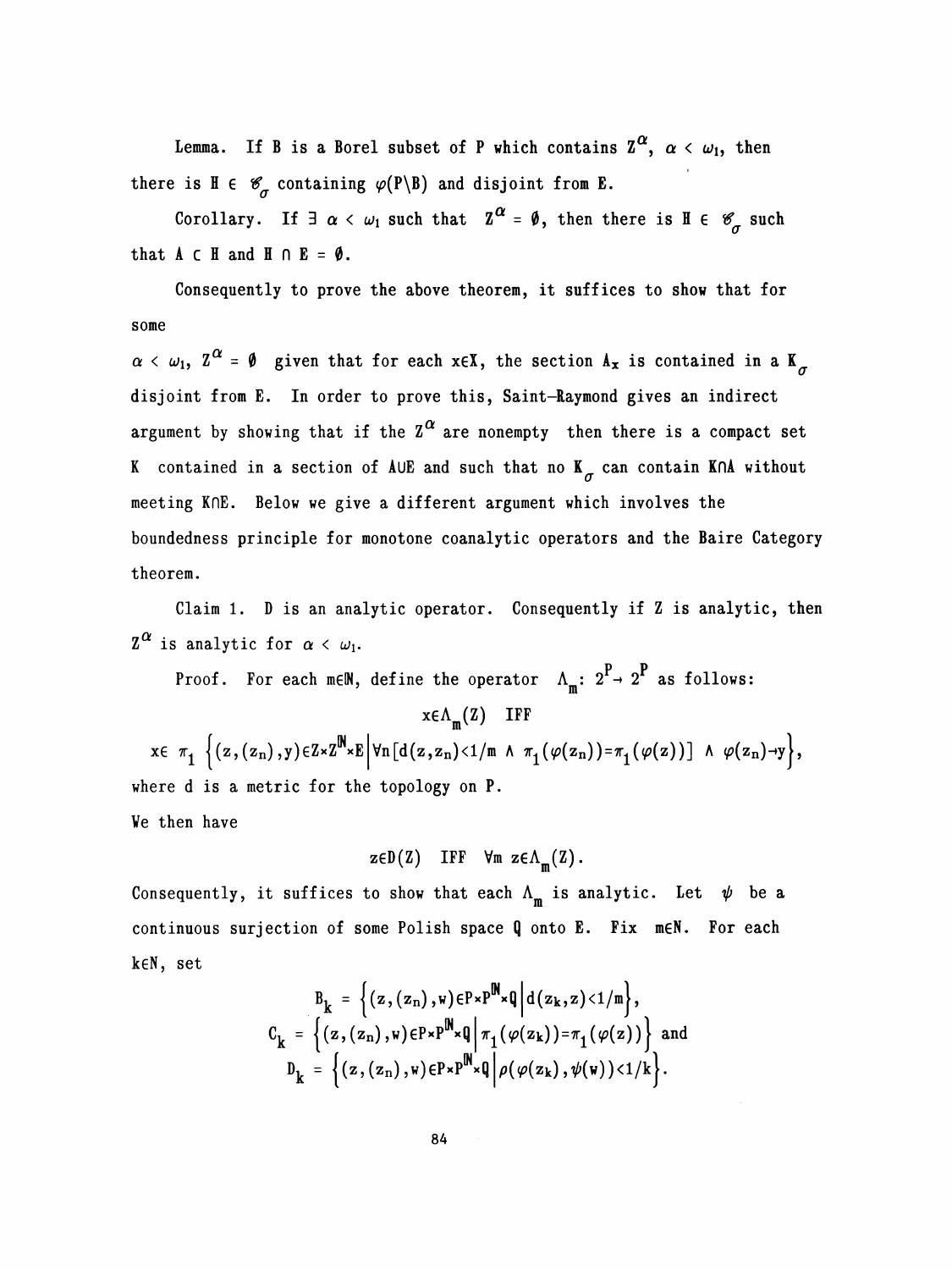For each k,  $B_k$  is open,  $C_k$  is closed and  $D_k$  is open. Next define for each k,  $f_k$ :  $P \times P^{\mathbf{N}} \times Q \to P \times P^{\mathbf{N}} \times Q$  by

$$
f_k(z,(z_n),w) = (z_k,(z_n),w).
$$

 $P_{\rightarrow}P$ Note that for each k,  $f^{\prime}_{k}$  is continuous. Now define  $\Delta:$  2  $\rightarrow$ 2 by

$$
\Delta(K) = \bigcap_{k=1}^{\infty} (B_k \cap C_k \cap D_k \cap f_k^{-1}(K)).
$$

Since for each k,  $B_k^C$ ,  $C_k^C$  and  $D_k^C$  are Borel and since for each k,  $f_k^C$  is Borel measurable, it follows that  $\Delta$  is a Borel operator. Finally,

$$
z \in \Lambda_m(Z)
$$
 IFF  $(\exists ((z_n), w))(z, (z_n), w) \in \Delta(Z \times P^m \times Q)$ .

Therefore,  $\Lambda_m$  is a  $\Sigma_1^1$  operator. Q.E.D.

Now let  $\Gamma$  be the dual operator of D, i.e.,  $\Gamma(B) = P\ D(P\ B)$ . Note that  $\forall \alpha < \omega_1$ ,  $\Gamma^{\alpha}(\emptyset) = P \setminus \mathbb{Z}^{\alpha}$ .

Claim 2.  $\Gamma$  is an inductive, monotone  $\prod_1^1$  operator.

Proof. Suppose B  $\subset P$ . Then  $D(P \setminus B) \subset P \setminus B$ . Thus,

 $B = P \ (P \ B) \ C \ P \ D (P \ B) = \Gamma (B)$ .

Therefore,  $\Gamma$  is inductive.

To show  $\Gamma$  is monotone, suppose that  $B \subset C$ . Then  $P \setminus C \subset P \setminus B$ . Hence  $D(P \setminus C) \subset D(P \setminus B)$ . Thus,  $\Gamma(B) = B \setminus D(P \setminus B) \subset C \setminus D(P \setminus C) = \Gamma(C)$ .

Lastly, since D is  $\Sigma_1^1$ ,  $\Gamma$  is  $\Pi_1^1$ . Q.E.D.

Next, we make use of the Baire Category theorem.

Claim 3. If for each  $x \in X$ ,  $A_x$  is contained in a  $K_{\sigma}$  disjoint from  $E_x$ , then for each nonempty  $Z \subset P$ ,  $D(Z) \subsetneq Z$ .

Proof. Fix  $x \in X$  such that  $\varphi(Z)_x \neq \emptyset$ . There is a sequence of compact 00 sets  $\{K_n\}_{n=1}^{\infty}$  such that  $A_x \subset \bigcup_{n=1}^{\infty} K_n$  and  $(\bigcup K_n) \cap E_x = \emptyset$ . Thus,<br>  $\varphi^{-1}(A_x) \subset \varphi^{-1}(\bigcup K_n) = \bigcup \varphi^{-1}(K_n)$ 

 $\varphi^{-1}(\Lambda_x) \subset \varphi^{-1}(\cup \Lambda_n) = \cup \varphi^{-1}(K_n)$ <br>Since  $\varphi^{-1}(\Lambda_x) = \varphi^{-1}(\{\mathbf{x}\} \star \mathbf{Y})$ ,  $\varphi^{-1}(\Lambda_x)$  is a closed subset of P. Also note Since  $\varphi^{-1}(\mathbf{A_x}) = \varphi^{-1}(\{\mathbf{x}\} \star \mathbf{Y})$ ,  $\varphi^{-1}(\mathbf{A_x})$  is a closed subset of P. Also note<br>that for each n,  $\varphi^{-1}(\mathbf{K_n})$  is closed. Now set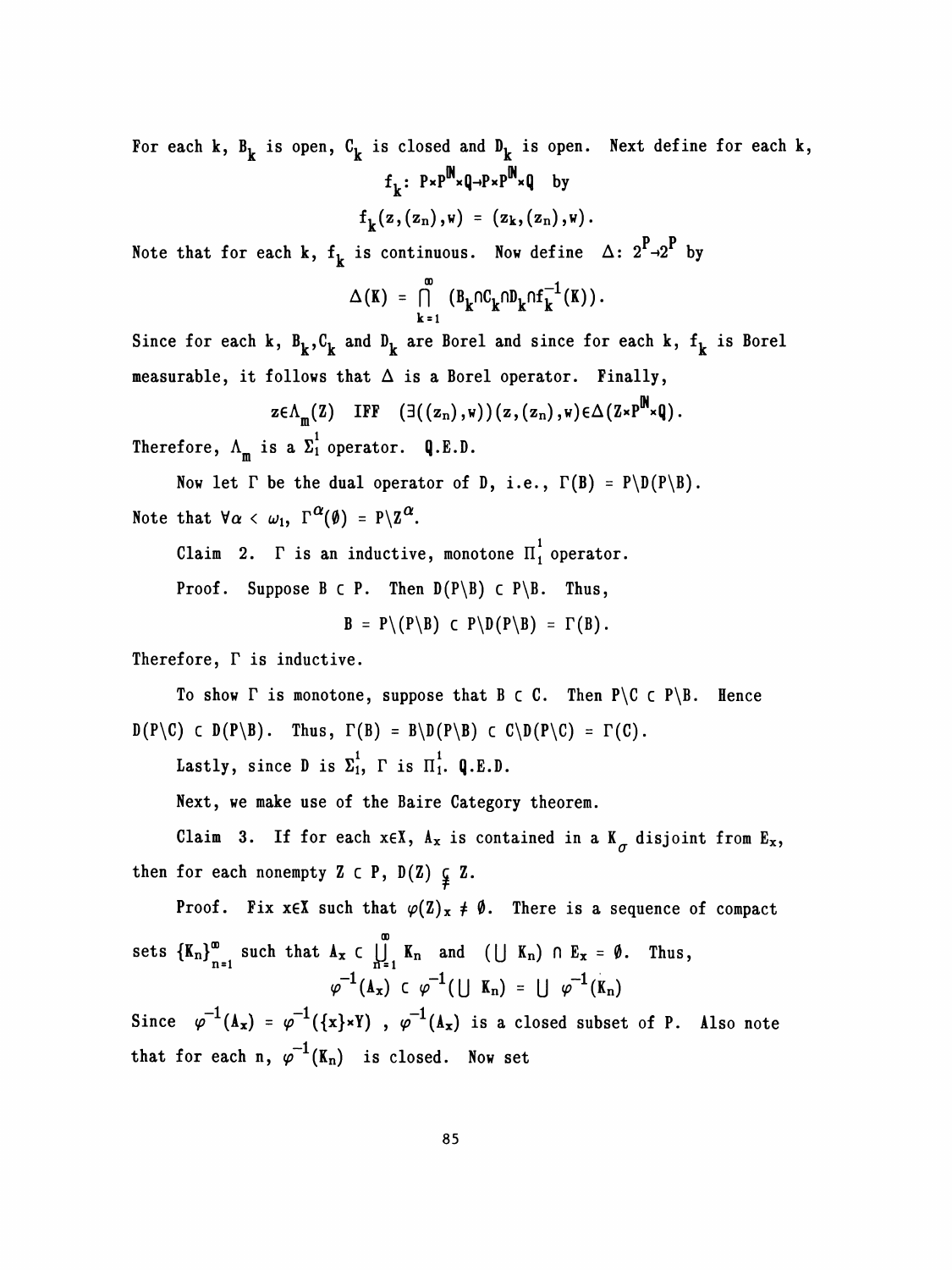$$
C = \overline{Z \cap \varphi^{-1}(A_x)} \ .
$$

Since  $\varphi(Z)_x \neq \emptyset$ ,  $C \neq \emptyset$ . Furthermore, C is Polish and C c  $\bigcup \varphi^{-1}(K_n)$ . Therefore by the Baire Category Theorem, there is neN such that  $\text{int}_C \varphi^{-1}(K_n)$  $\neq \emptyset$ . Consequently, there is an open subset V of P such that CnV  $\neq \emptyset$  and CNV c  $\varphi^{-1}(K_n)$ . Choose ze ZNVn $\varphi^{-1}(A_x)$ . Since  $\overline{\varphi(Z\cap V)\cap(\{x\}*Y)}$  c  $K_n$ , z $\notin D(Z)$ . Thus  $D(Z) \subsetneq Z$ . Q.E.D.

Claim 4. If for each  $x \in X$ ,  $A_x$  is contained in a  $K_{\sigma}$  disjoint from  $E_x$ , then there is  $\alpha < \omega_1$  such that  $\Gamma^{\alpha}(\emptyset) = P$ .

Proof. Since  $\Gamma$  is an inductive, monotone, coanalytic operator,  $|\Gamma|\leq\omega_1$ [4, p. 59]. Thus  $\Gamma(\bigcup_{\alpha<\omega_1}\Gamma^{\infty}(\emptyset)) = \bigcup_{\alpha<\omega_1}\Gamma^{\infty}(\emptyset)$ . Consequently by the claim,  $\bigcup_{i=1}^{\infty} \Gamma^{\alpha}(\emptyset) = P$ . By the boundedness principle, there is  $\alpha \leq \omega_1$  such that P C  $\alpha \lt \omega_1$  $\Gamma^{\alpha}(\emptyset)$ . Hence  $\Gamma^{\alpha}(\emptyset) = P$ . Q.E.D.

An immediate consequence of claim 4 is: If for each  $x \in X$ ,  $A_x$  is contained in a K<sub> $\sigma$ </sub> disjoint from E<sub>x</sub>, then there is  $\alpha < \omega_1$  such that  $Z^{\alpha} = \emptyset$ . This completes the proof of the  $\sigma$ -compact faithful separation theorem.

 In order to raise an unsolved problem concerning selectors, let us recall a basic selection theorem.

Theorem 13. The space of compact subsets of Y,  $\mathcal{K}(Y)$ , has a Baire class 1 selector.

Proof. By embedding Y in  $[0,1]$ <sup> $\omega$ </sup>, it suffices to prove the result for  $\mathscr{K}([0,1]^{\omega})$ . Let  $\varphi: [0,1] \to [0,1]^{\omega}$  be a continuous map of  $[0,1]$  onto  $[0,1]^{\omega}$ . Also, let s:  $\mathscr{K}([0,1]) \to [0,1]$  be a continuous selector for  $\mathscr{K}([0,1])$ . Define  $\hat{\mathbf{s}}: \mathcal{K}([0,1]^{\omega}) \to [0,1]^{\omega}$  by  $\hat{\mathbf{s}}(K) = \varphi(\mathbf{s}(\varphi^{-1}(K))))$ .  $\hat{\mathbf{s}}$  is a Baire class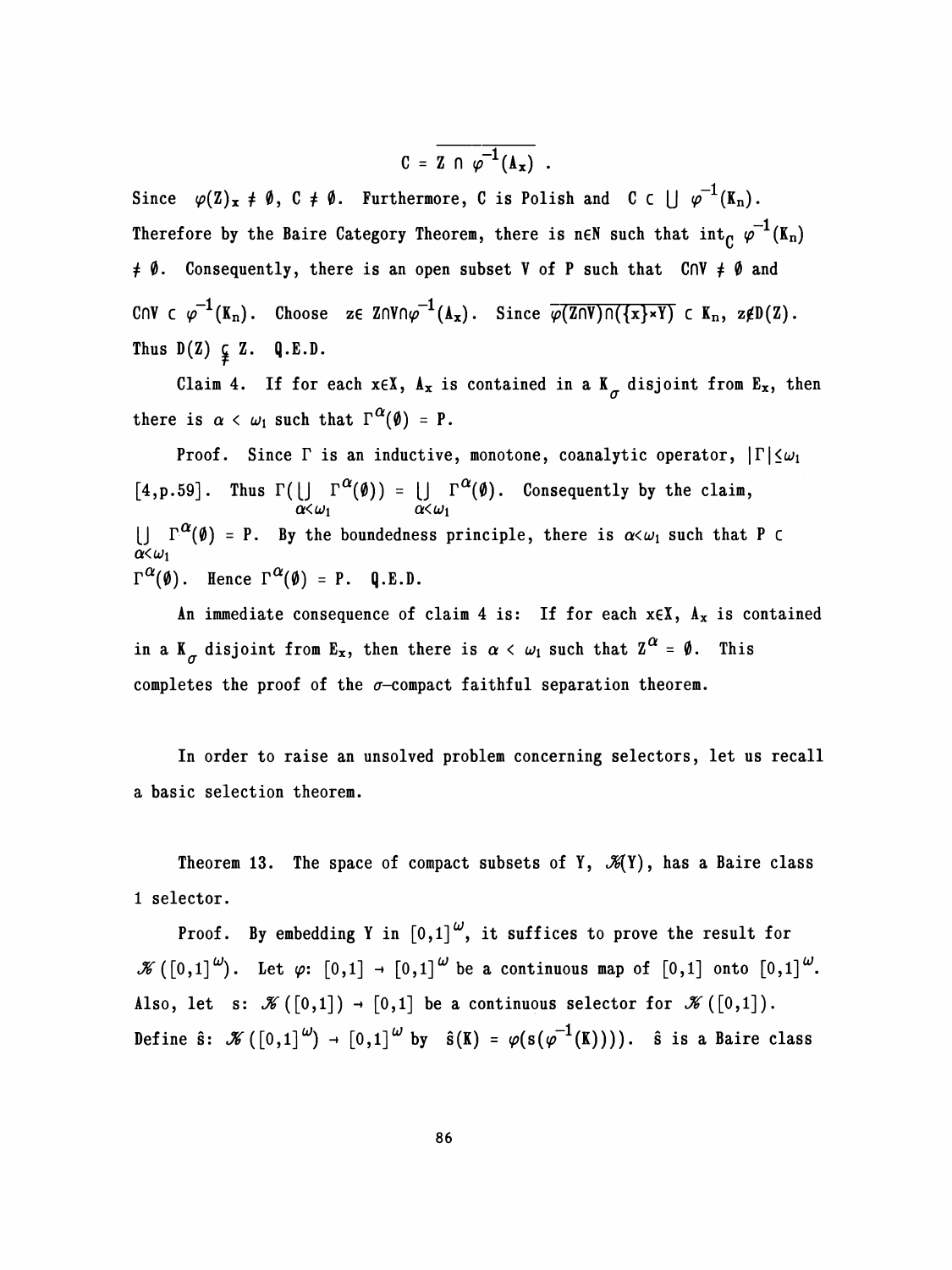1 selector for  $\mathcal{K}([0,1]^{\omega})$ . Q.E.D.

 A natural question which naturally arises is how many disjoint selectors are there for the uncountable compact sets? Ve can formulate this question as follows:

Problem 2. Let  $B \in \mathscr{B}([0,1]^2)$  such that  $\forall x B_x$  is compact and uncountable. Does B have  $2^{\omega}$  pairwise disjoint Borel selectors? (B does have  $\aleph_1$  pairwise disjoint selectors [16].) In particular, what about the  $\sigma$ -compact set B constructed in [16]?

 7. Parametrizations: Filling up sets with selectors. In Theorem 8 we showed that if  $B \in \mathcal{B}(X \times Y)$  and for every x,  $|B_x| = \omega$ , then B has a Borel parametrization, i.e., a Borel measurable coding of disjoint Borel selectors of B which fill up B. It is natural to ask whether there is an analogous result with each  $B_x$  uncountable. In other words, if  $B \in \mathcal{B}(X \times Y)$  and  $\forall x B_x$  is uncountable is there a Borel map  $\bullet$  of X×J onto B such that for each x,  $\bullet(x, \cdot)$ maps J onto B? If  $\bullet$  exists, then for each  $\sigma \in J$ ,  $\bullet$  (X $\times$ { $\sigma$ }) is a Borel graph.  $\bullet$  is a Borel measurable coding of a family of pairwise disjoint selectors filling up B. Now, in general, this is not possible. In [9], Kallman and Mauldin gave an example of a Borel set B  $\in [0,1] \times [0,1]$  such that for each x,  $B_x$  is an uncountable  $G_{\beta}$  set and yet B does not even have a Borel selector. However, necessary and sufficient conditions for the existence of a Borei parametrization have been given:

87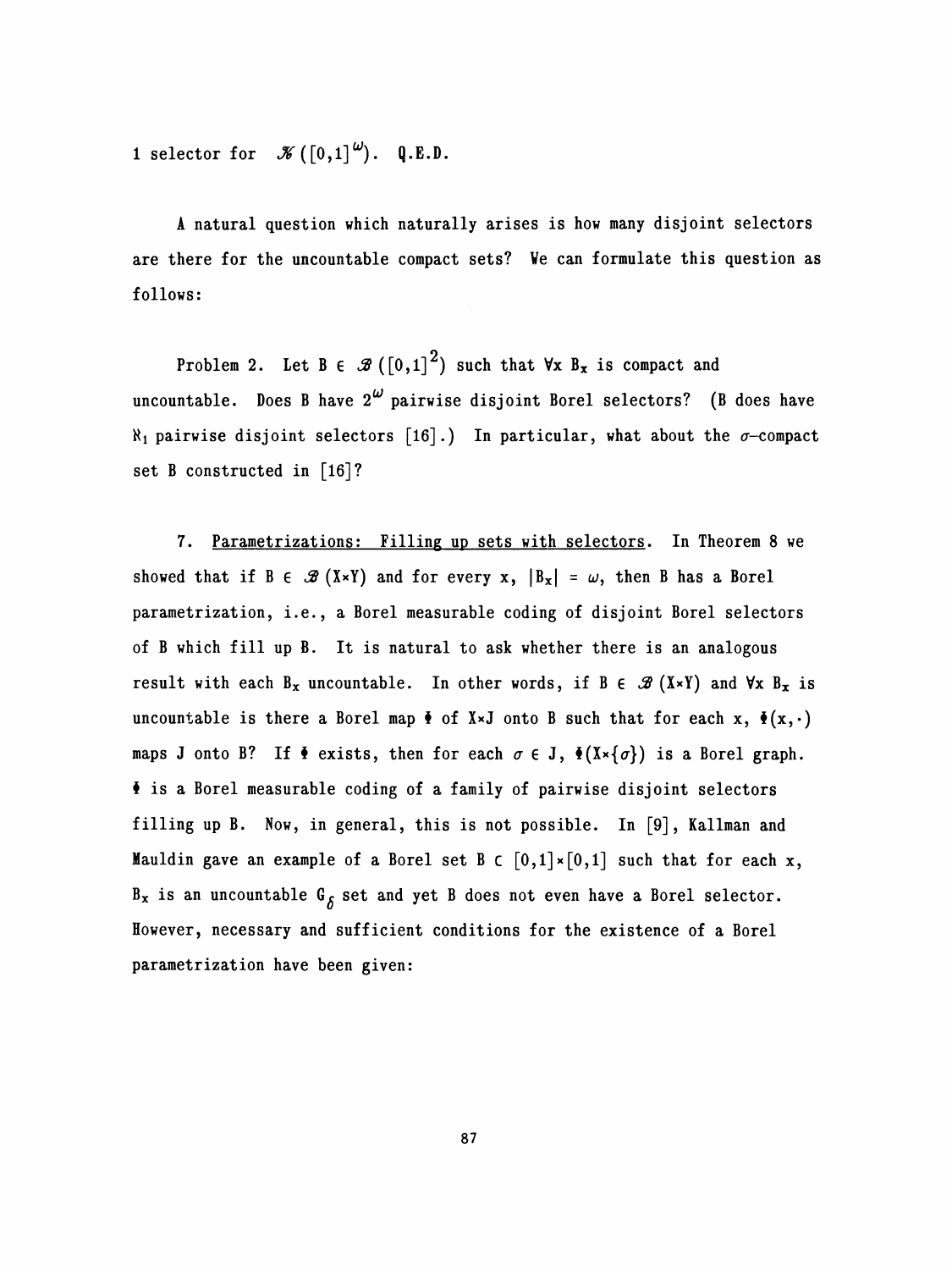Theorem 14. (*Parametrization theorem*) (Mauldin, 1979  $[14]$ ) Let  $B \in \mathcal{B}(X \times Y)$ . TFAE

(1)  $\exists$  Borel set **I**  $\in$  B such that  $\forall$ x **I**<sub>x</sub> is a Cantor set. (2)  $\exists$  a Borel map  $\check{\Phi}$ :  $X \times [0,1] \stackrel{1-1}{\rightarrow} B$  such that  $\forall x \ \Phi(x, \cdot) : [0,1] \rightarrow B_x.$ (3)  $\exists$  atomless conditional probability distribution  $x \rightarrow \mu_x \in Pr(Y)$  $\forall x \mu_x(B_x) = 1.$ 

In [16], Mauldin gave an example of a  $\sigma$ -compact subset B of  $[0,1] \times [0,1]$ such that for each  $x$ ,  $B_x$  is uncountable and yet B does not contain a Borel set each section of which is an uncountable compact set. According to 1 above, this set does not have a Borel parametrization.

8. One-to-one selections and parametrizations. Let us motivate this section by slightly modifing a set considered by Hadamard [1].  $H = \{(x,y) \in \mathbb{R} \times \mathbb{R} \mid x,y \text{ are transcendental and } x,y \text{ are not algebraically related}\}\$ 

Does H contain a Borel graph? This is the question considered by Hadamard. It can be answered affirmatively on the basis of several theorems. In fact, H has a Borel parametrization. This is a corollary of Theorem 14. Does H contain a Borel isomorphism? The answer is yes. It follows from the theorem of Debs and Saint-Raymond, theorem 18.

Problem 3. Does H have a parametrization of Borei isomorphisms? (open)

 Before stating the results of Debs and Saint-Raymond, let us give some measure theoretic results concerning one-to-one selections.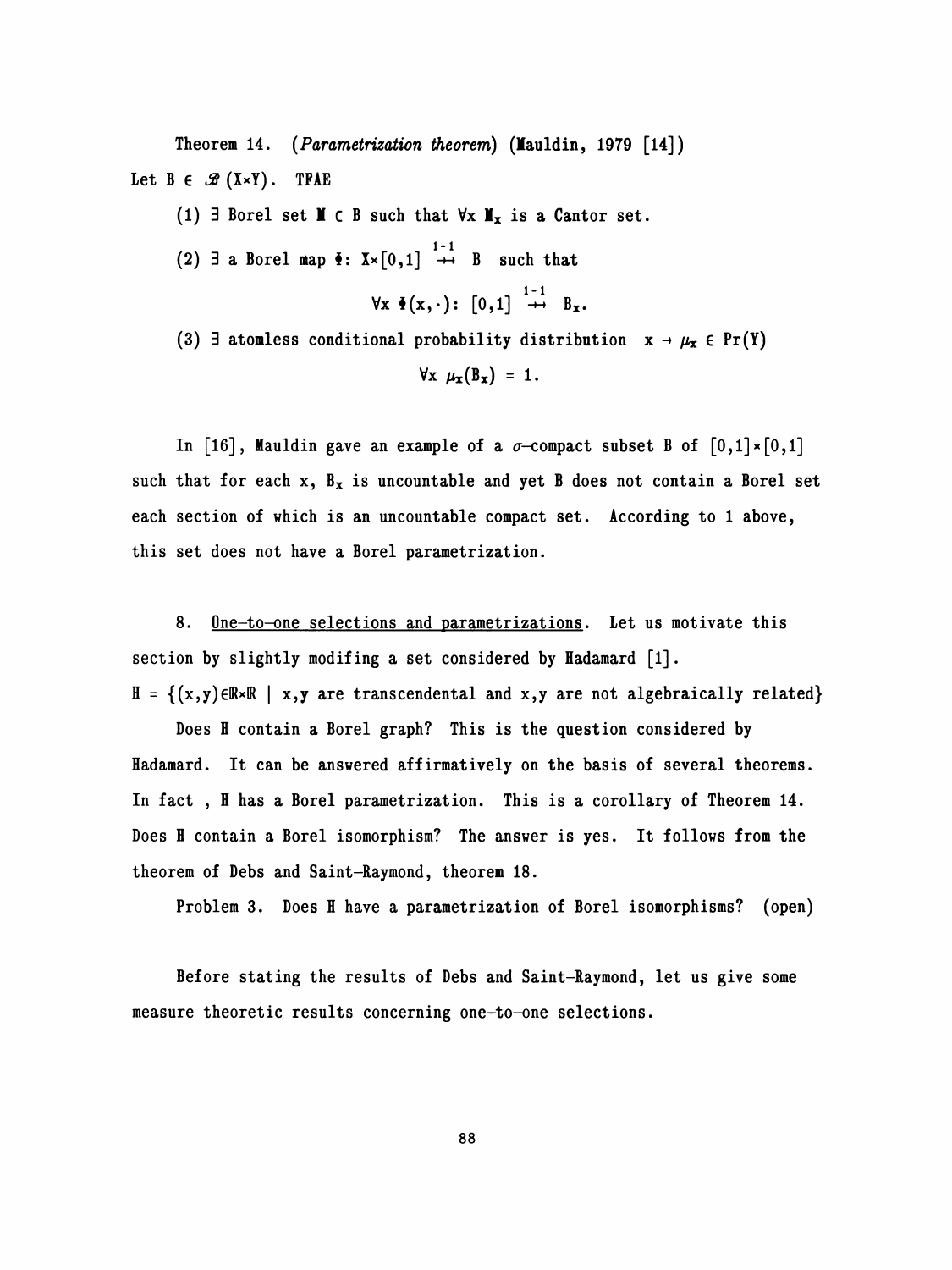Theoren 15. (Graf and Mauldin, 1985 [7])

Let  $X = Y = [0,1]$ . Let  $B \in \mathcal{B}$  (X\*Y) such that  $\forall x \forall y |B_x |$ ,  $|B^y| > \omega$ .

**3** C, D C [0,1] such that  $\lambda(C) = \lambda(D) = 1$  and a Borel isomorphism  $\varphi: C \rightarrow D$ such that  $Gr \nvert p \nvert C B$ .

 In order to give an example to show that the conclusion of theorem 15 is the most one could hope for In the direction, we need the next lemma.

**Lemma 16.** Let h: A C [0,1]  $\rightarrow x_n = \{ K \in \mathcal{K} \setminus (0,1] \}$  :  $\lambda(K) \geq 1 - 1/n \}$  be Borel measurable and  $x \in h(x)$   $\forall x \in A$ . Then h is not onto.

**Proof.** Suppose h is onto. For each  $t > 1 - 1/n$ ,  $t \neq 1$ , let  $E_t = \{ K \in \mathcal{K}_n \}$ |  $\lambda(K) = t$ }. We claim that  $\lambda(h^{-1}(E_t)) \ge 1$ -t for each t. Suppose  $\lambda(h^{-1}(E_t)) < t$ . There is K C  $[0,1]/h^{-1}(E_t)$  such that  $\lambda(K) = t$ . By the surjectivity of h, there is x such that  $h(x) = K$ . But,  $x \in h^{-1}(E_t)$ , a contradiction. Thus, the claim holds. Since the uncountable collection  ${E_t}$  consists of pairwise disjoint Borei sets, the uncountable collection  ${h^{-1}(E_t)}$  consists of pairwise disjoint  $\lambda$ -measurable sets of positive measure. This is a contradiction. Therefore, h is not onto. Q.E.I).

**Theorem 17.** There is a Borel subset B of  $[0,1]^2$  such that  $\forall x \forall y \; \lambda (B_x) =$  $\lambda$ (B<sup>y</sup>) = 1 and B does not contain the graph of a Borel isomorphism of [0,1 | onto [0,1]. Indeed, B does not contain the graph of a Borel surjection of [0,1] onto [0,1].

**Proof.** Let  $\left\langle F_n \right\rangle_{n=1}^{\infty}$ :  $[0,1] \rightarrow \prod_{n=1}^{\infty} x_n$  be a Borel isomorphism. For each n, let R<sub>n</sub> =  $\bigcup_{y \in [0,1]} F_n(y) \times \{y\}$ . Then for each n, R<sub>n</sub> is Borel. Consequently R =  $\bigcup_{n=1}^{\infty} R_n \in \mathcal{R}$  ([0,1]<sup>2</sup>). Furthermore, for each  $y \in [0,1]$  and  $n \in \mathbb{N}$  we have  $\sum_{n=1}^{\infty} R_n \in \mathcal{B} \left( \left[ 0,1 \right]^2 \right)$ . Furthermore, for each y  $\in$  [0,1] and n  $\in \mathbb{N}$  we have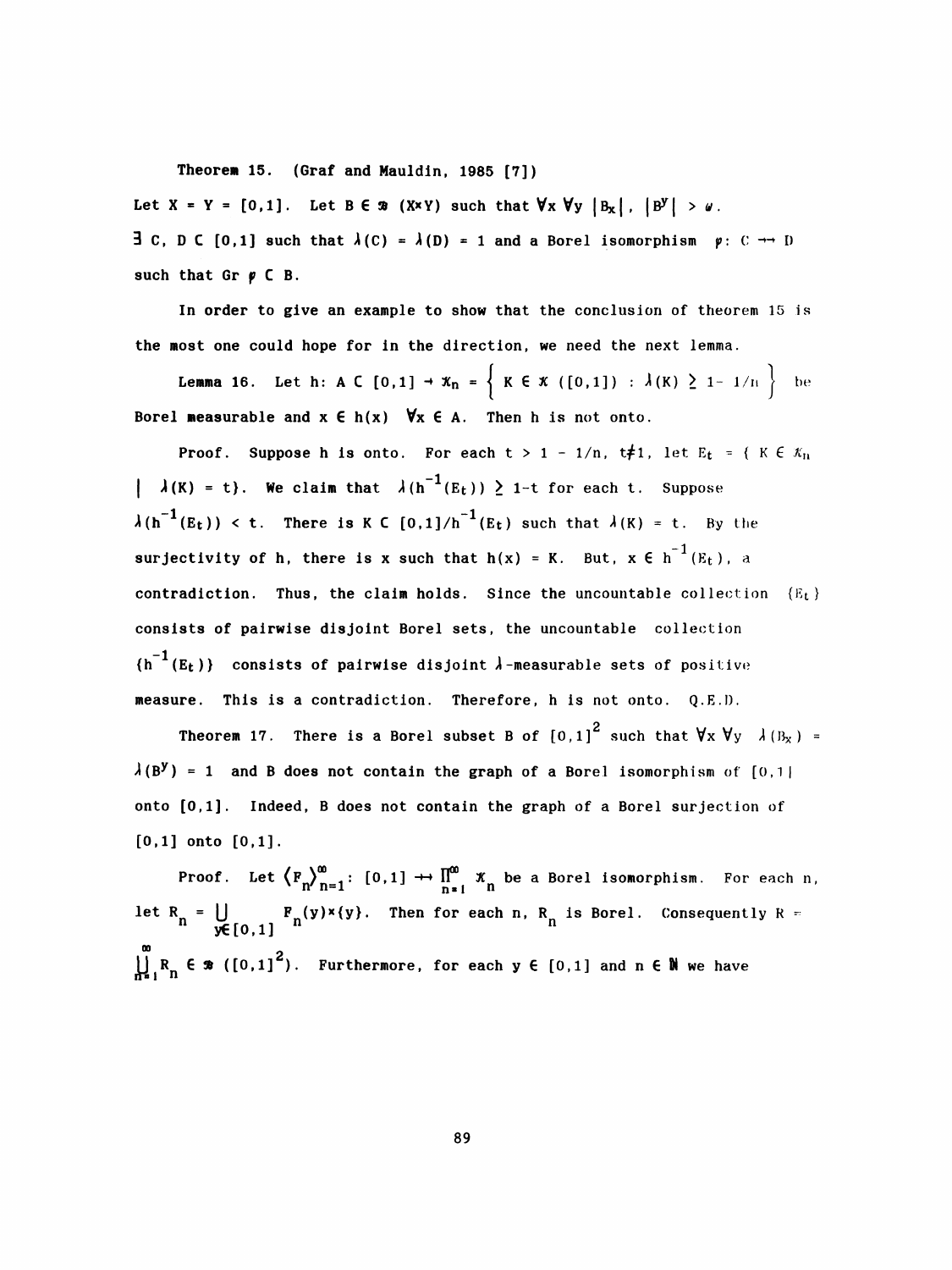$\lambda(R^{\mathbf{y}}) \geq \lambda(F_n(\mathbf{y})) \geq 1 - 1/n$ , and hence,  $\lambda(R^{\mathbf{y}}) = 1$ . Let  $A = \{x: \lambda(R_x) = 1\}$ . Then the Borel ssubset A of  $[0,1]$  has Lebesgue measure one. Now suppose g is a Borel map of A onto [0,1] such that  $\forall x$  (x,g(x))  $\in$  R. For each n, let A<sub>n</sub> =  $\{x \in A : x \in F_n(g(x))\}.$  By lemma 16, the map  $F_n^{\circ} g|_{A_n}$  is not onto. For each n, choose  $K_n \in \mathfrak{X}_n \setminus F_n^o g|_{A_n}$ . Let  $g(x) = y$  where  $\forall n \ F_n(y) = K_n$ . Now  $(x, y) \in R_n$ , for some n. Thus,  $x \in A_n$  and  $F_n(g(x)) = K_n$ , a contradiction. Thus, R n, choose  $K_n \in \mathcal{K}_n \setminus F_n \circ g|_{A_n}$ . Let  $g(x) = y$  where  $\forall n \ F_n(y) = K_n$ . Now  $(x, y) \in R_n$ , for some n. Thus,  $x \in A_n$  and  $F_n(g(x)) = K_n$ , a contradiction. Thus, R<br>dece not easted the weak of a Basel was of t ante 50.11. Finally, t does not contain the graph of a Borei map of A onto [0,1]. Finally, to complete the construction of the example, let  $\theta$  be a Borel isomorphism of [0,1] onto A. Let B =  $(\theta \times id)^{-1}(R)$ . Clearly, the Borel set B has all the required properties. Q.E.D.

 Mauldin raised the possibility that the category version of the preceding theorem may have a different answer. If B E  $\,$  ([0,1] $^2$ ) and  $\forall$ x  $\forall$ y  $\,$  B  $\!_{\rm X}$  and  $\rm B}^{\rm y}$ are comeager, then does B contain the graph of a Borel isomorphism? The answer is yes, and in [5], Debs and Saint-Raymond prove the following theorem.

 Thereom 18. (Debs and Saint-Raymond, 1989 [5]) Let X,Y be compact perfect metric spaces. B  $\epsilon \gg (X\times Y)$  with  $\forall x \forall y B_x$  and BY are dense  $G_\delta$  sets. Then B does contain the graph of a Borel isomorphism.

 Remarkably, this result depends on X and Y being compact. Specifically: Example 1. (Debs and Saint-Raymond, 1989 [5])  $\exists$  G<sub>b</sub> set G C N<sup>N</sup> x 2<sup>N</sup> with all fibers both ways dense and such that G contains no Borel isomorphism.

Example 2. (Debs and Saint-Raymond, 1989 [5])  $\exists$  B  $\in$   $\mathcal{B}$  ( $2^N \times 2^N$ ) with  $\forall x$  B<sub>x</sub> is a dense G<sub> $\delta$ </sub> and  $\forall$ y B<sup>y</sup> is residual and B contains no Borel isomorphism.

Problem 4. Let X, Y be compact perfect metric spaces.  $B \in \mathcal{B}$  (X $x$ Y) with  $\forall x$   $\forall y$  B<sub>x</sub> and B<sup>y</sup> are dense G<sub>S</sub> sets. Does B have a Borel parametrization of Borel isomorphisms of X onto Y?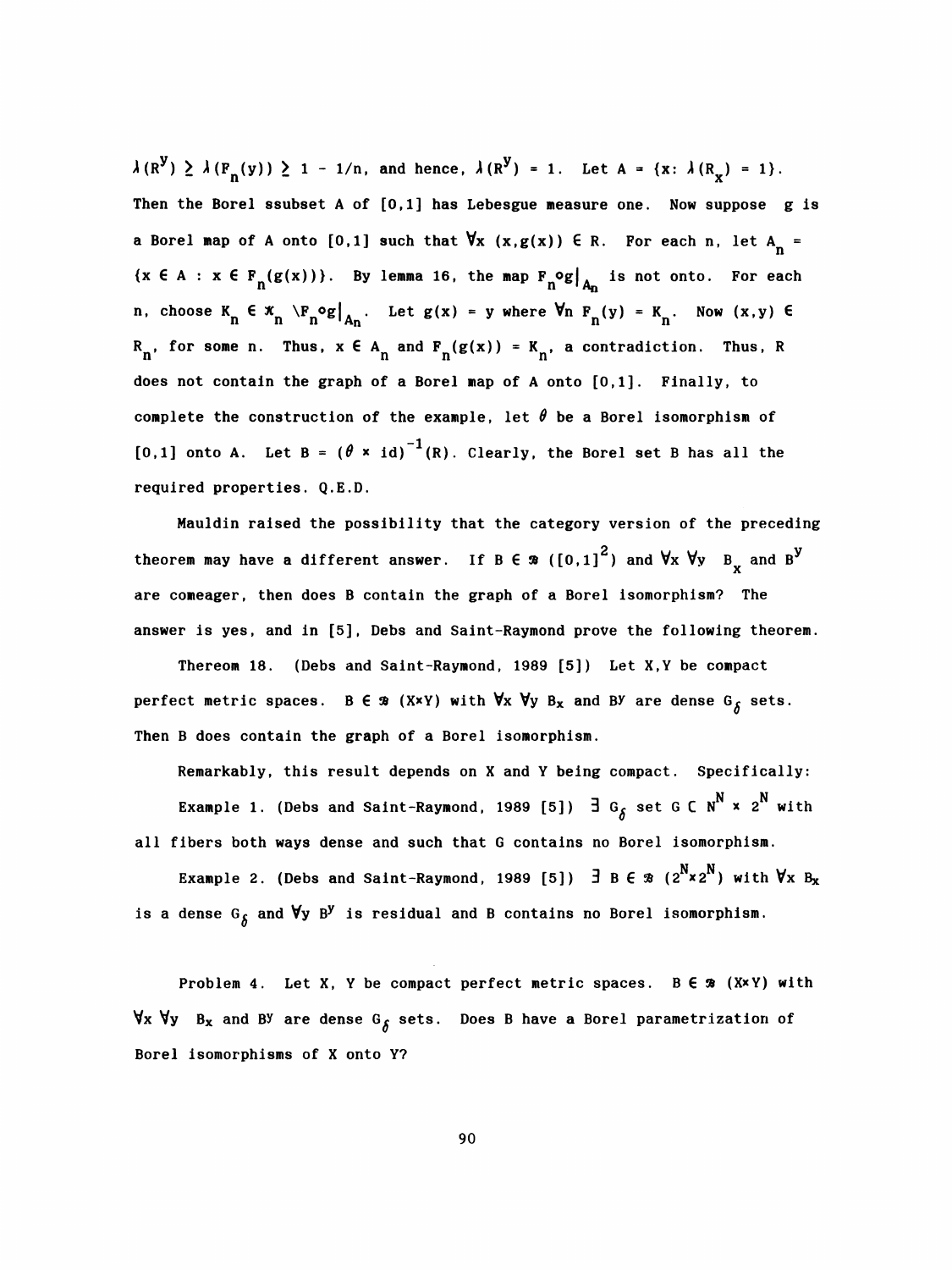#### REFERENCES

- [1] R. Baire, E. Borel, J. Hadamard, H. Lebesgue, Cinq lettres sur la theorie des ensembles, Bull. Soc. Math. de France 33  $(1905)$ , 261-273.
- [2] J. Bourgain, The Szlenk index and operators on  $C(K)$ -spaces, Bull. Soc. Math. Bel. 31 (1979), 87-117.
- [3] D. Cenzer and R.D. Mauldin, Faithful extensions of analytic sets to Borel sets, Houston J. Math. 6 (1980), 19-29.
- [4] D. Cenzer and R.D. Mauldin, *Inductive definability*,  $Adv. Math. 38 (1980)$ , 55-90.
- [5] 6. Debs and J. Saint-Raymond, Selections boreliennes injectives, Amer. J. Math. 111 (1989), 519–534.
- [6] C. Dellacherie, Un cours sur les ensembles analytique, Analytic Sets  $(C.A.$ Rogers ed.), Academic Press, London, 1980.
- [7] S. Graf and R.D. Mauldin, Measurable one-to-one selections and transition kernels, Amer. J. Math. 107 (1985), 407-425.
- [8] V. Hurewicz, Zur Theorie der analytischen Mengen, Fund. Math. 15 (1930), 4-17.
- [9] R. Kallman and R.D. Mauldin, A cross section theorem and an application of \*  $\sigma$  -algebras, Proc. Amer. math. Soc. 69 (1978), 5
- [10] K. Kuratowski, Topology, Vol. 1, Academic Press, New York and London, 1966.
- [11] S. Levi, A survey of Borei selection theory, Real Anal. Ex. 9 (1983-84), 436-462 .
- [12] N.N. Lusin, Les Ensembles Analytiques, Gauthier-Villars, Paris, 1930.
- [13] A. Maitra, Analytic sets with countable sections, Fund. Math. 110 (1980), 101-106.
- [14] R.D. Mauldin, Borei parametrizations, Trans. Amer. Math. Soc. 250 (1979), 223-234.
- $[15]$  R.D. Mauldin, The boundedness of the Cantor-Bendixon order of some analytic sets, Pac. J. Math. 74 (1978), 167-177.
- [16] R.D. Mauldin, Some selection theorems, Lecture Notes in Math., vol. 794, Springer-Verlag, Berlin and New York, 1980.